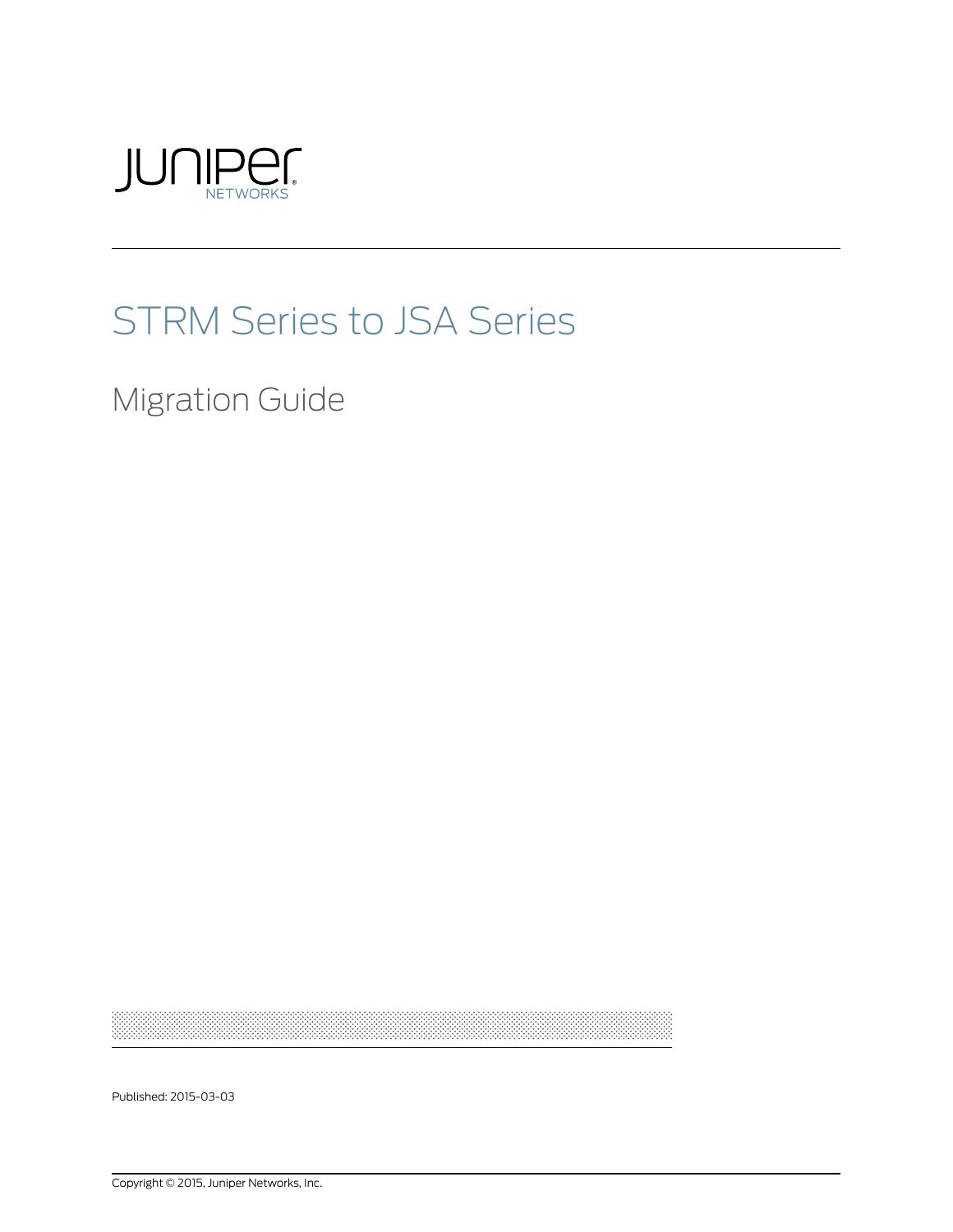Juniper Networks, Inc. 1133 Innovation Way Sunnyvale, California 94089 USA 408-745-2000 www.juniper.net

Copyright © 2015, Juniper Networks, Inc. All rights reserved.

Juniper Networks, Junos, Steel-Belted Radius, NetScreen, and ScreenOS are registered trademarks of Juniper Networks, Inc. in the United States and other countries. The Juniper Networks Logo, the Junos logo, and JunosE are trademarks of Juniper Networks, Inc. All other trademarks, service marks, registered trademarks, or registered service marks are the property of their respective owners.

Juniper Networks assumes no responsibility for any inaccuracies in this document. Juniper Networks reserves the right to change, modify, transfer, or otherwise revise this publication without notice.

*STRM Series to JSA Series Migration Guide* Copyright © 2015, Juniper Networks, Inc. All rights reserved.

The information in this document is current as of the date on the title page.

#### YEAR 2000 NOTICE

Juniper Networks hardware and software products are Year 2000 compliant. Junos OS has no known time-related limitations through the year 2038. However, the NTP application is known to have some difficulty in the year 2036.

#### END USER LICENSE AGREEMENT

The Juniper Networks product that is the subject of this technical documentation consists of (or is intended for use with) Juniper Networks software. Use of such software is subject to the terms and conditions of the End User License Agreement ("EULA") posted at <http://www.juniper.net/support/eula.html>. By downloading, installing or using such software, you agree to the terms and conditions of that EULA.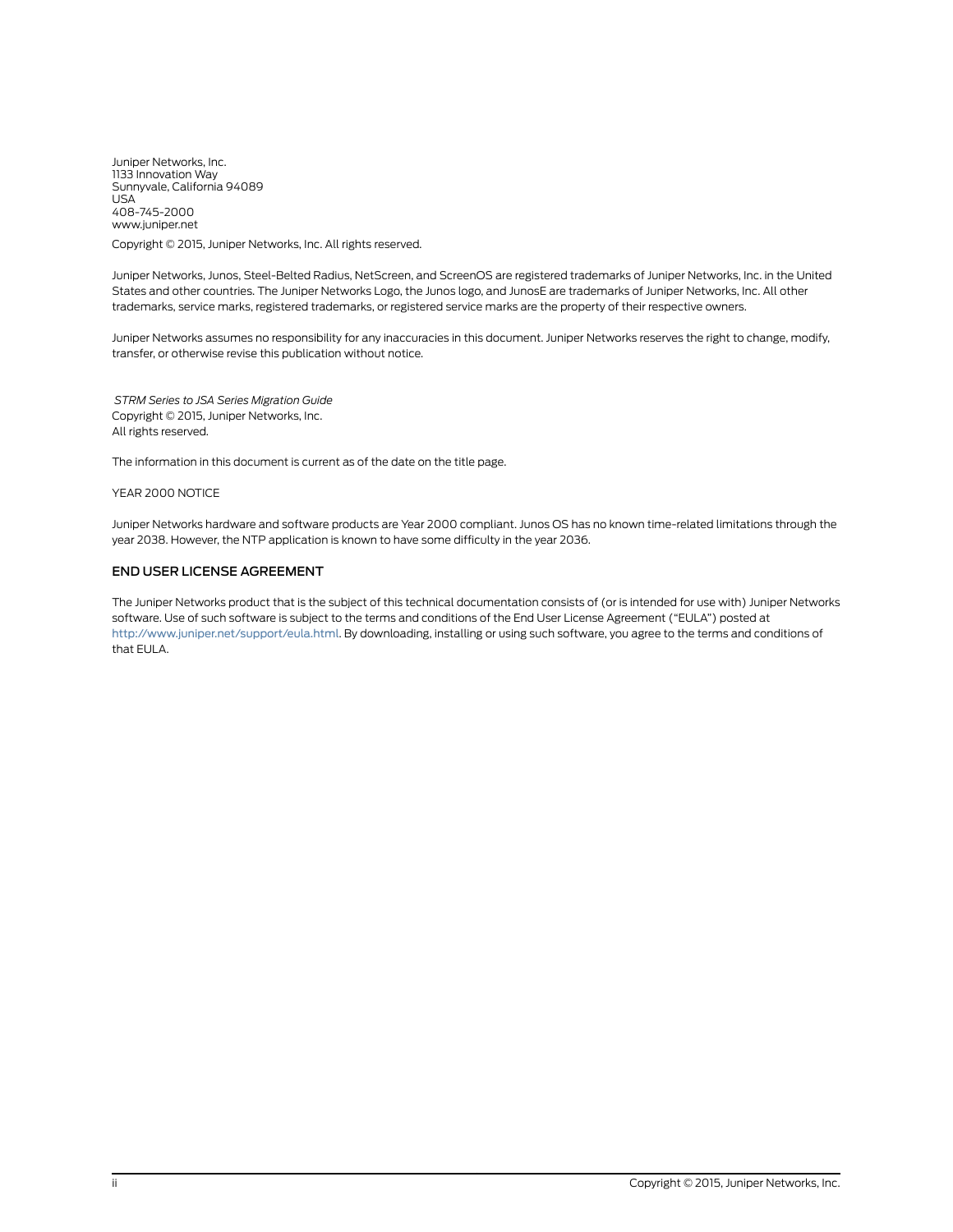# Table of Contents

| Part 1           | <b>STRM Series to JSA Series Migration</b>                                                                                        |
|------------------|-----------------------------------------------------------------------------------------------------------------------------------|
| Chapter 1        |                                                                                                                                   |
|                  | Configuration and Data Features for STRM and JSA Migration 4                                                                      |
| <b>Chapter 2</b> | Migrating an STRM Series Appliance to a JSA Series Appliance 5                                                                    |
|                  | Pre-Upgrade Configuration Backup Process of Existing STRM Series                                                                  |
|                  | Upgrading an Existing STRM Appliance to JSAx500 Series Appliances 8<br>Upgrading an Existing STRM Appliance to JSA3800 or JSA5800 |
|                  | Backing Up the STRM Appliance Configuration While Running the Common                                                              |
|                  |                                                                                                                                   |
|                  | Reimaging JSA Series to the Common Image Using the Recovery Partition 11                                                          |
| Part 2           | Distributed STRM Environment to JSA Migration                                                                                     |
| <b>Chapter 3</b> |                                                                                                                                   |
|                  | Distributed STRM Environment to JSA Migration Overview 19<br>Migrating an STRM Managed Host to a JSA Managed Host 21              |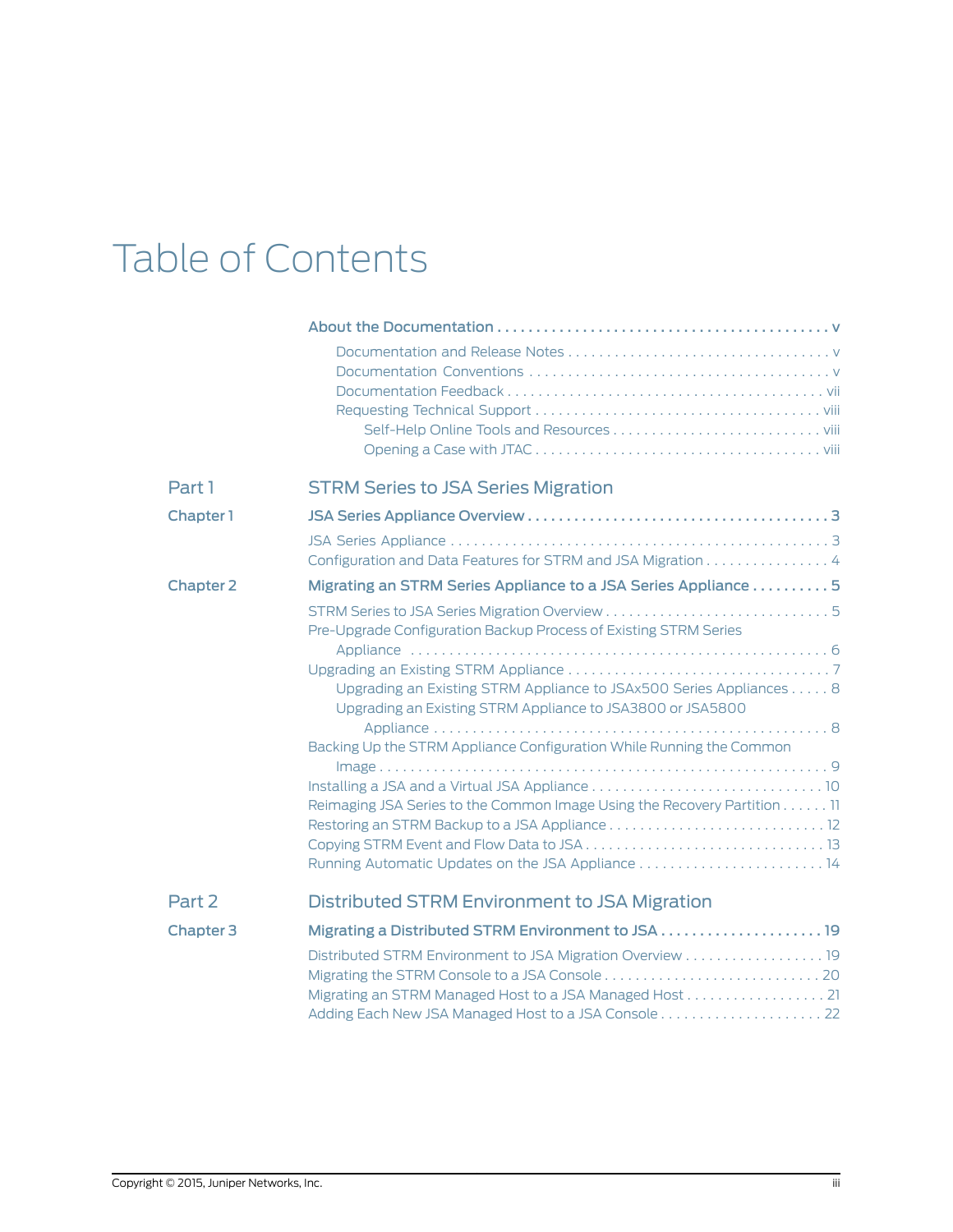| Part 3    | <b>STRM Series to JSA Series License Migration</b>                                                                                          |
|-----------|---------------------------------------------------------------------------------------------------------------------------------------------|
| Chapter 4 |                                                                                                                                             |
|           | Migrating Licenses from STRM Series to JSA Series Overview 27<br>Obtaining the Serial Number of an STRM Series or a JSA Series Appliance 27 |
| Part 4    | Index                                                                                                                                       |
|           | Index                                                                                                                                       |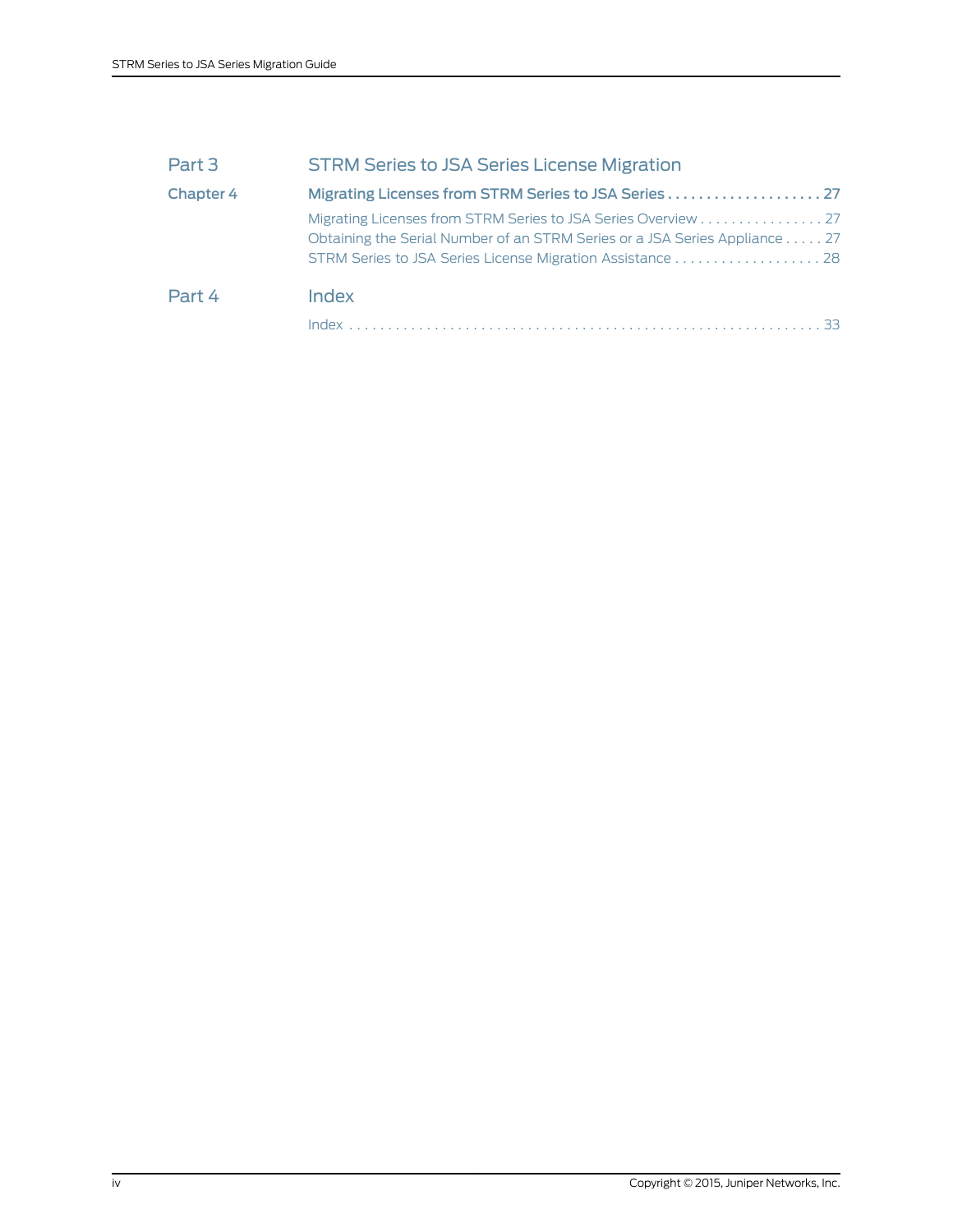# <span id="page-4-0"></span>About the Documentation

- [Documentation](#page-4-1) and Release Notes on [page](#page-4-1) v
- [Documentation](#page-4-2) Conventions on [page](#page-4-2) v
- [Documentation](#page-6-0) Feedback on [page](#page-6-0) vii
- [Requesting](#page-7-0) Technical Support on [page](#page-7-0) viii

### <span id="page-4-1"></span>Documentation and Release Notes

To obtain the most current version of all Juniper Networks ® technical documentation, see the product documentation page on the Juniper Networks website at <http://www.juniper.net/techpubs/>.

If the information in the latest release notes differs from the information in the documentation, follow the product Release Notes.

Juniper Networks Books publishes books by Juniper Networks engineers and subject matter experts. These books go beyond the technical documentation to explore the nuances of network architecture, deployment, and administration. The current list can be viewed at <http://www.juniper.net/books>.

## <span id="page-4-2"></span>Documentation Conventions

[Table](#page-5-0) 1 on page vi defines notice icons used in this guide.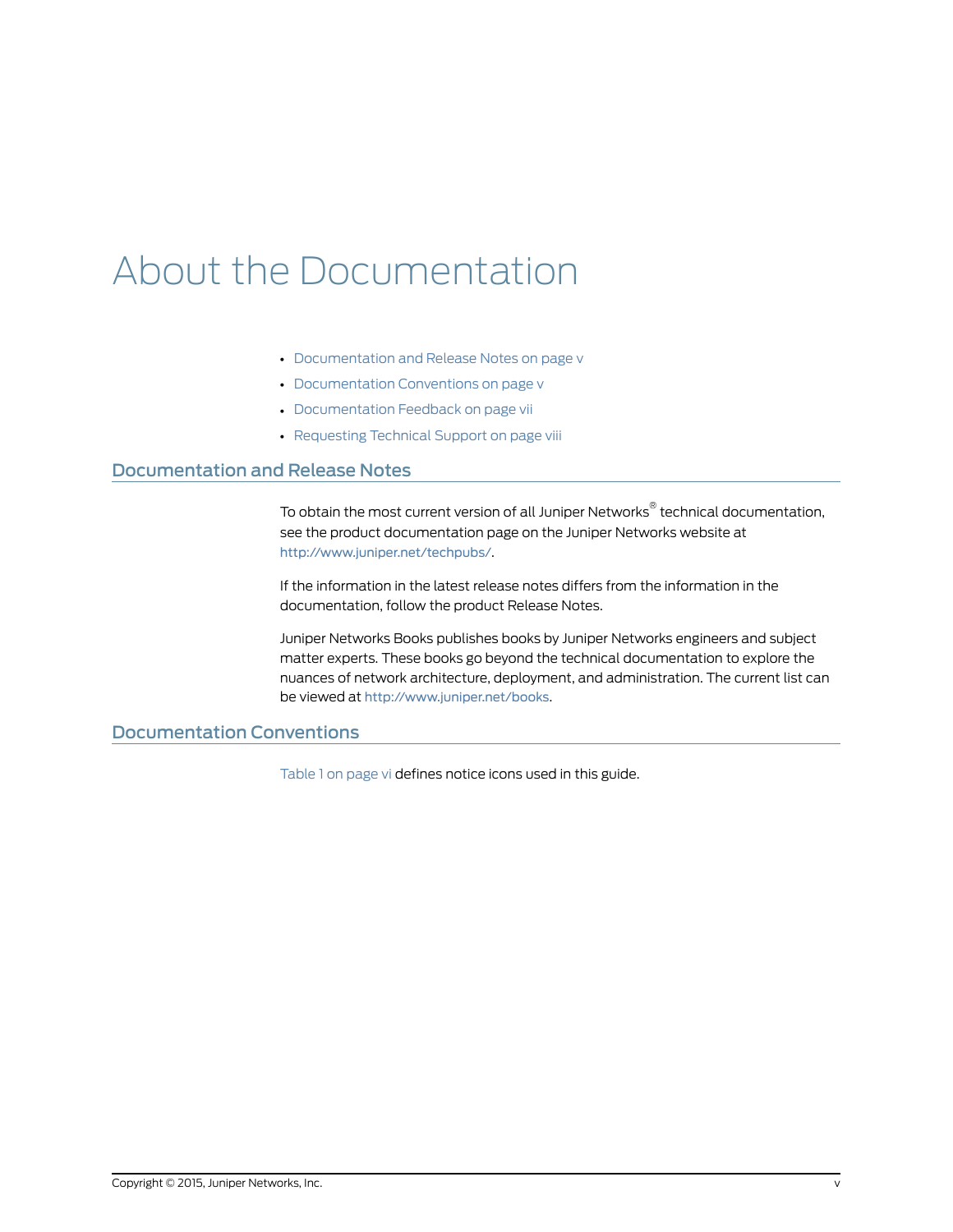# <span id="page-5-0"></span>Table 1: Notice Icons

| Icon | Meaning            | Description                                                                 |
|------|--------------------|-----------------------------------------------------------------------------|
|      | Informational note | Indicates important features or instructions.                               |
|      | Caution            | Indicates a situation that might result in loss of data or hardware damage. |
|      | Warning            | Alerts you to the risk of personal injury or death.                         |
|      | Laser warning      | Alerts you to the risk of personal injury from a laser.                     |
|      | Tip                | Indicates helpful information.                                              |
|      | Best practice      | Alerts you to a recommended use or implementation.                          |

<span id="page-5-2"></span><span id="page-5-1"></span>[Table](#page-5-1) 2 on page vi defines the text and syntax conventions used in this guide.

# Table 2: Text and Syntax Conventions

| Convention                 | <b>Description</b>                                                                                                                        | <b>Examples</b>                                                                                                                                             |
|----------------------------|-------------------------------------------------------------------------------------------------------------------------------------------|-------------------------------------------------------------------------------------------------------------------------------------------------------------|
| Bold text like this        | Represents text that you type.                                                                                                            | To enter configuration mode, type the<br>configure command:<br>user@host>configure                                                                          |
| Fixed-width text like this | Represents output that appears on the<br>terminal screen.                                                                                 | user@host> show chassis alarms<br>No alarms currently active                                                                                                |
| Italic text like this      | Introduces or emphasizes important<br>$\bullet$<br>new terms.<br>• Identifies guide names.<br>• Identifies RFC and Internet draft titles. | • A policy term is a named structure<br>that defines match conditions and<br>actions.<br>• Junos OS CLI User Guide<br>• RFC 1997, BGP Communities Attribute |
| Italic text like this      | Represents variables (options for which<br>you substitute a value) in commands or<br>configuration statements.                            | Configure the machine's domain name:<br>[edit]<br>root@# set system domain-name<br>domain-name                                                              |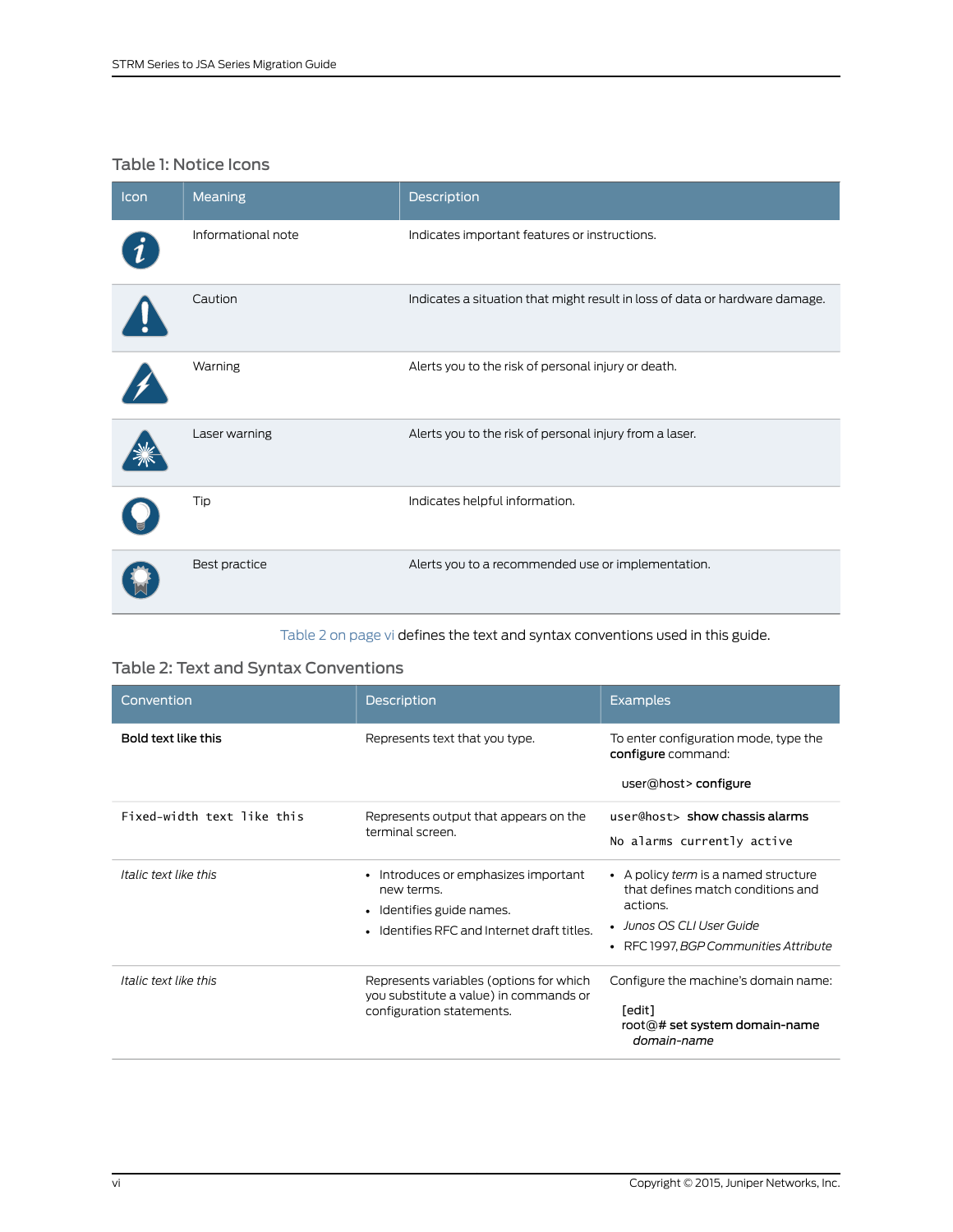<span id="page-6-5"></span><span id="page-6-4"></span><span id="page-6-3"></span><span id="page-6-2"></span><span id="page-6-1"></span>

| Convention                   | Description                                                                                                                                                                     | <b>Examples</b>                                                                                                                                                   |  |
|------------------------------|---------------------------------------------------------------------------------------------------------------------------------------------------------------------------------|-------------------------------------------------------------------------------------------------------------------------------------------------------------------|--|
| Text like this               | Represents names of configuration<br>statements, commands, files, and<br>directories; configuration hierarchy levels;<br>or labels on routing platform<br>components.           | • To configure a stub area, include the<br>stub statement at the [edit protocols<br>ospf area area-id] hierarchy level.<br>• The console port is labeled CONSOLE. |  |
| < > (angle brackets)         | Encloses optional keywords or variables.                                                                                                                                        | stub < default-metric metric>;                                                                                                                                    |  |
| (pipe symbol)                | Indicates a choice between the mutually<br>exclusive keywords or variables on either<br>side of the symbol. The set of choices is<br>often enclosed in parentheses for clarity. | broadcast   multicast<br>(string1   string2   string3)                                                                                                            |  |
| # (pound sign)               | Indicates a comment specified on the<br>same line as the configuration statement<br>to which it applies.                                                                        | rsvp { # Required for dynamic MPLS only                                                                                                                           |  |
| [] (square brackets)         | Encloses a variable for which you can<br>substitute one or more values.                                                                                                         | community name members [<br>community-ids ]                                                                                                                       |  |
| Indention and braces $(3)$   | Identifies a level in the configuration<br>hierarchy.                                                                                                                           | [edit]<br>routing-options {<br>static {                                                                                                                           |  |
| ; (semicolon)                | Identifies a leaf statement at a<br>configuration hierarchy level.                                                                                                              | route default {<br>nexthop address;<br>retain;<br>3<br>}<br>}                                                                                                     |  |
| <b>GUI Conventions</b>       |                                                                                                                                                                                 |                                                                                                                                                                   |  |
| Bold text like this          | Represents graphical user interface (GUI)<br>items you click or select.                                                                                                         | • In the Logical Interfaces box, select<br>All Interfaces.<br>• To cancel the configuration, click<br>Cancel.                                                     |  |
| > (bold right angle bracket) | Separates levels in a hierarchy of menu<br>selections.                                                                                                                          | In the configuration editor hierarchy,<br>select Protocols>Ospf.                                                                                                  |  |

## Table 2: Text and Syntax Conventions *(continued)*

## <span id="page-6-0"></span>Documentation Feedback

<span id="page-6-6"></span>We encourage you to provide feedback, comments, and suggestions so that we can improve the documentation. You can provide feedback by using either of the following methods:

• Online feedback rating system—On any page at the Juniper Networks Technical Documentation site at <http://www.juniper.net/techpubs/index.html>, simply click the stars to rate the content, and use the pop-up form to provide us with information about your experience. Alternately, you can use the online feedback form at <https://www.juniper.net/cgi-bin/docbugreport/>.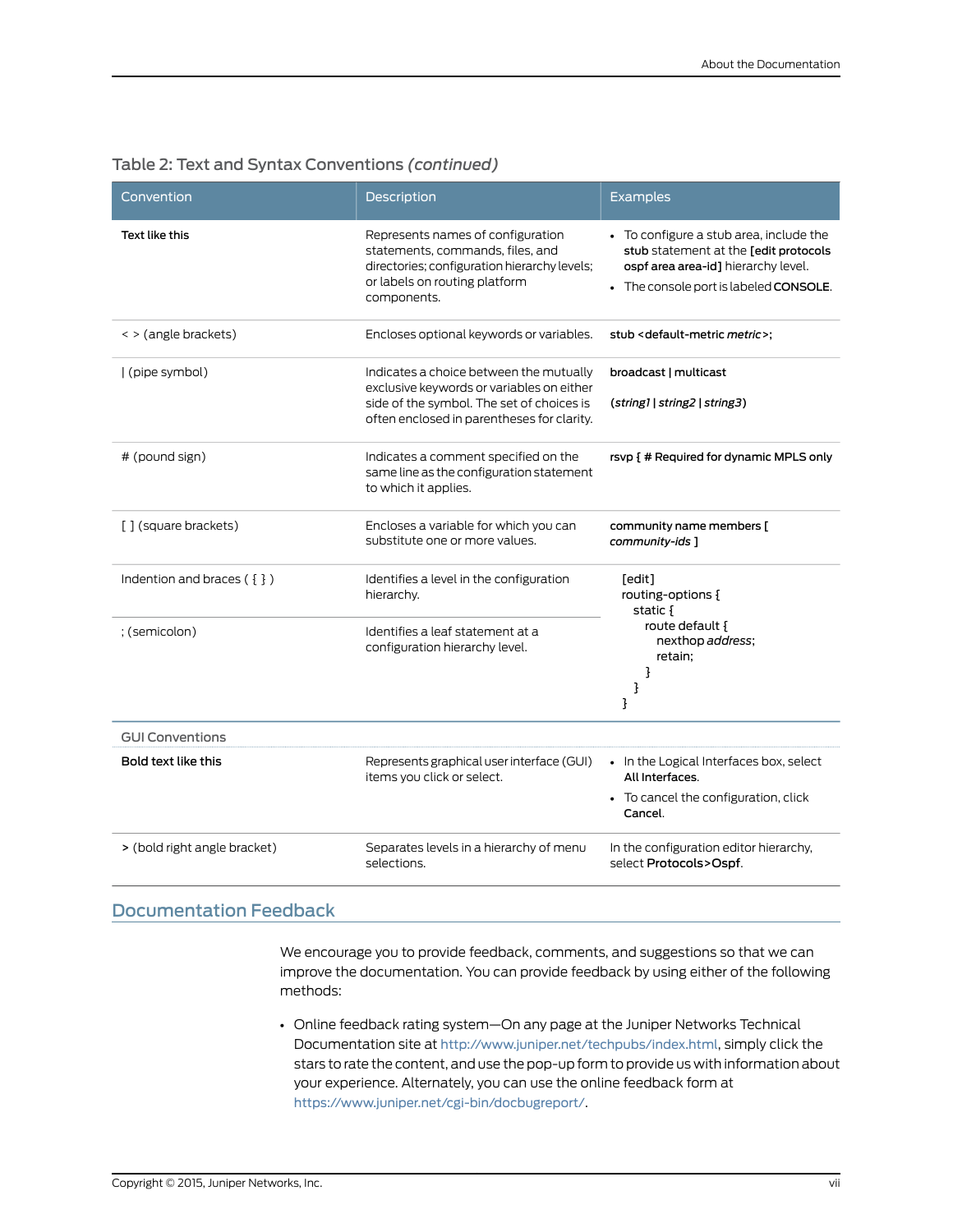• E-mail—Send your comments to [techpubs-comments@juniper.net](mailto:techpubs-comments@juniper.net?subject=). Include the document or topic name, URL or page number, and software version (if applicable).

## <span id="page-7-0"></span>Requesting Technical Support

<span id="page-7-3"></span>Technical product support is available through the Juniper NetworksTechnical Assistance Center (JTAC). If you are a customer with an active J-Care or JNASC support contract, or are covered under warranty, and need post-sales technical support, you can access our tools and resources online or open a case with JTAC.

- JTAC policies—For a complete understanding of our JTAC procedures and policies, review the *JTAC User Guide* located at <http://www.juniper.net/us/en/local/pdf/resource-guides/7100059-en.pdf>.
- Product warranties—For product warranty information, visit <http://www.juniper.net/support/warranty/>.
- JTAC hours of operation—The JTAC centers have resources available 24 hours a day, 7 days a week, 365 days a year.

### <span id="page-7-1"></span>Self-Help Online Tools and Resources

For quick and easy problem resolution, Juniper Networks has designed an online self-service portal called the Customer Support Center (CSC) that provides you with the following features:

- Find CSC offerings: <http://www.juniper.net/customers/support/>
- Search for known bugs: <http://www2.juniper.net/kb/>
- Find product documentation: <http://www.juniper.net/techpubs/>
- Find solutions and answer questions using our Knowledge Base: <http://kb.juniper.net/>
- Download the latest versions of software and review release notes: <http://www.juniper.net/customers/csc/software/>
- Search technical bulletins for relevant hardware and software notifications: <http://kb.juniper.net/InfoCenter/>
- Join and participate in the Juniper Networks Community Forum: <http://www.juniper.net/company/communities/>
- Open a case online in the CSC Case Management tool: <http://www.juniper.net/cm/>

To verify service entitlement by product serial number, use our Serial Number Entitlement (SNE) Tool: <https://tools.juniper.net/SerialNumberEntitlementSearch/>

### <span id="page-7-2"></span>Opening a Case with JTAC

You can open a case with JTAC on the Web or by telephone.

- Use the Case Management tool in the CSC at <http://www.juniper.net/cm/>.
- Call 1-888-314-JTAC (1-888-314-5822 toll-free in the USA, Canada, and Mexico).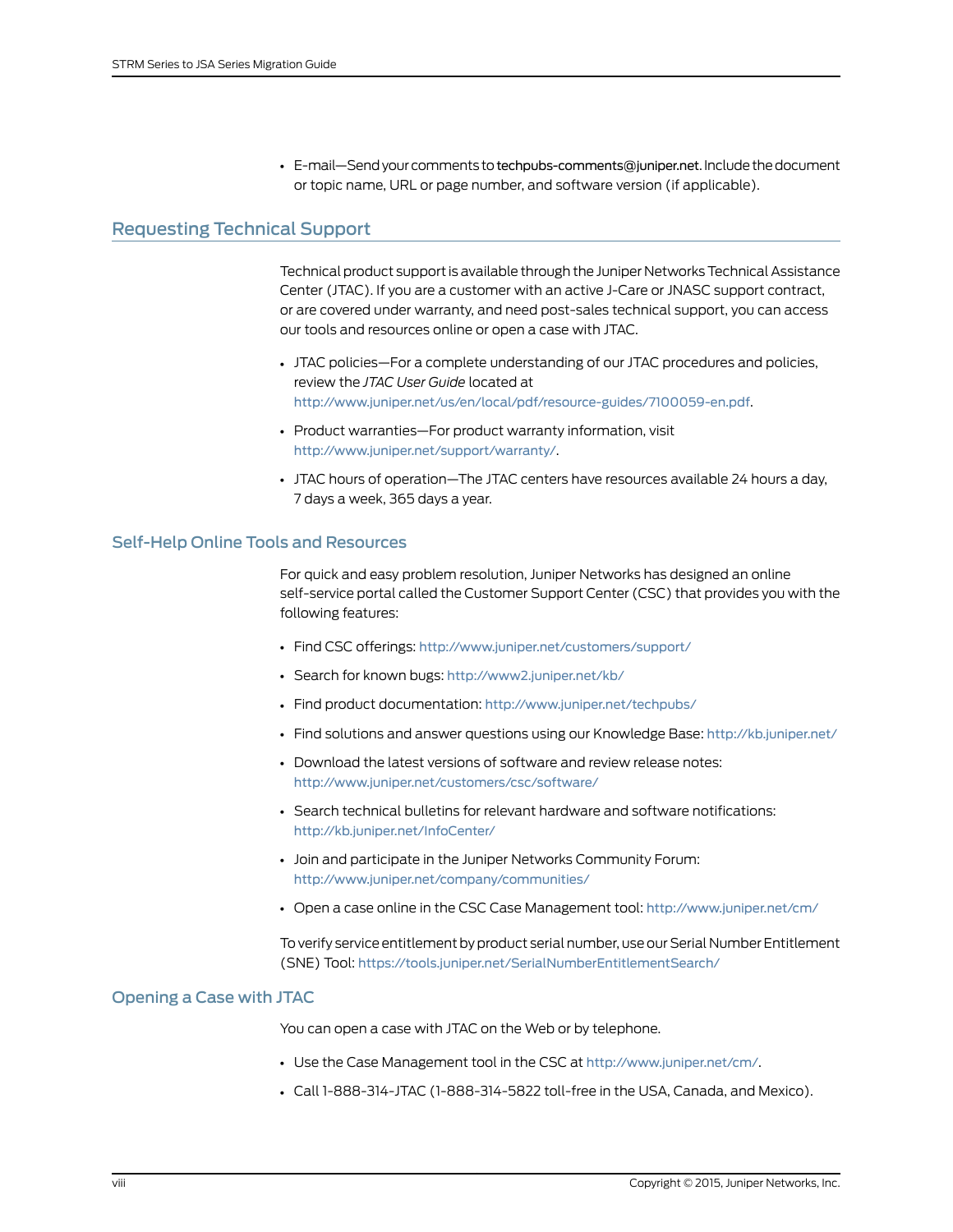For international or direct-dial options in countries without toll-free numbers, see <http://www.juniper.net/support/requesting-support.html>.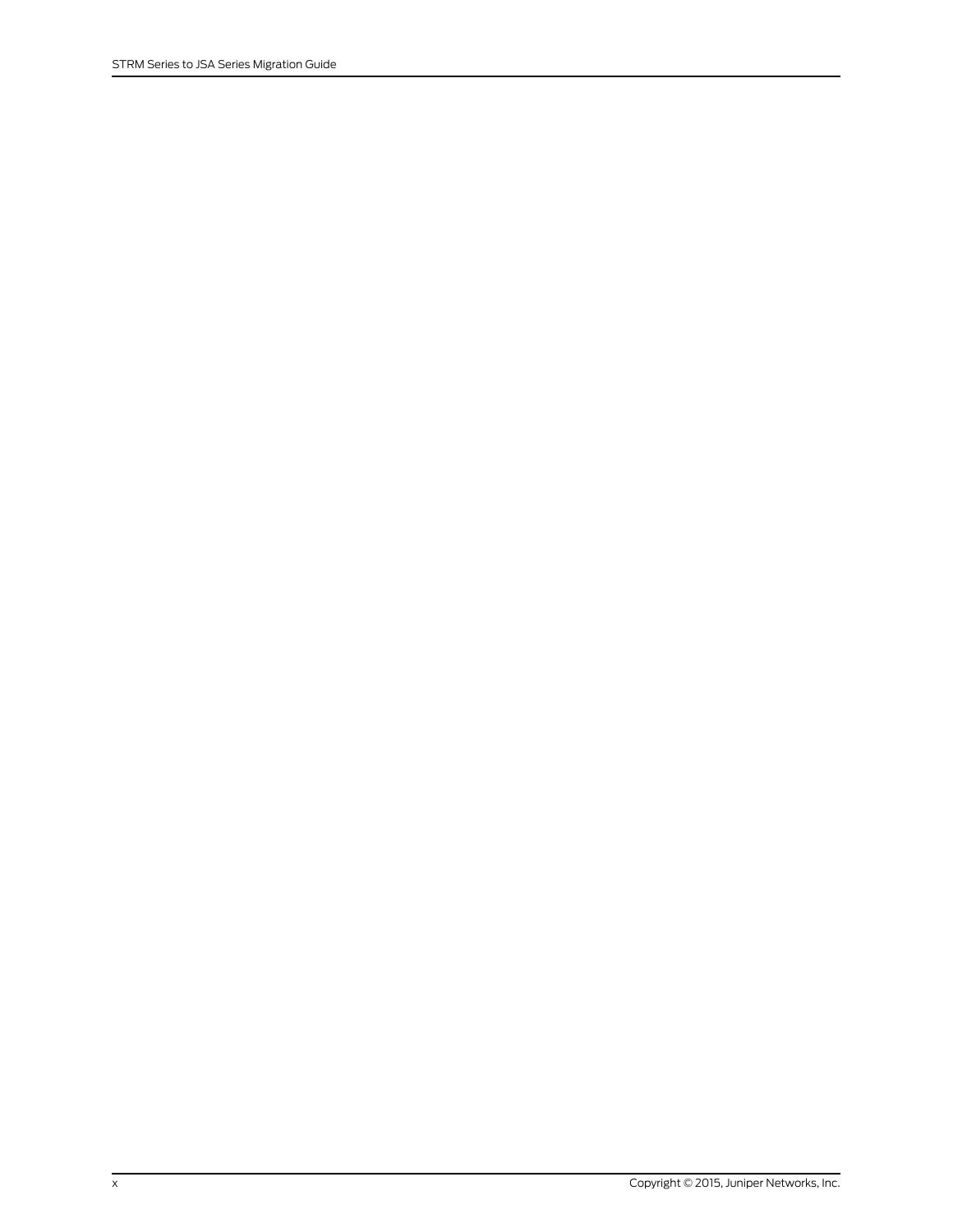<span id="page-10-0"></span>PART 1

# STRM Series to JSA Series Migration

- JSA Series [Appliance](#page-12-0) Overview on [page](#page-12-0) 3
- Migrating an STRM Series [Appliance](#page-14-0) to a JSA Series Appliance on [page](#page-14-0) 5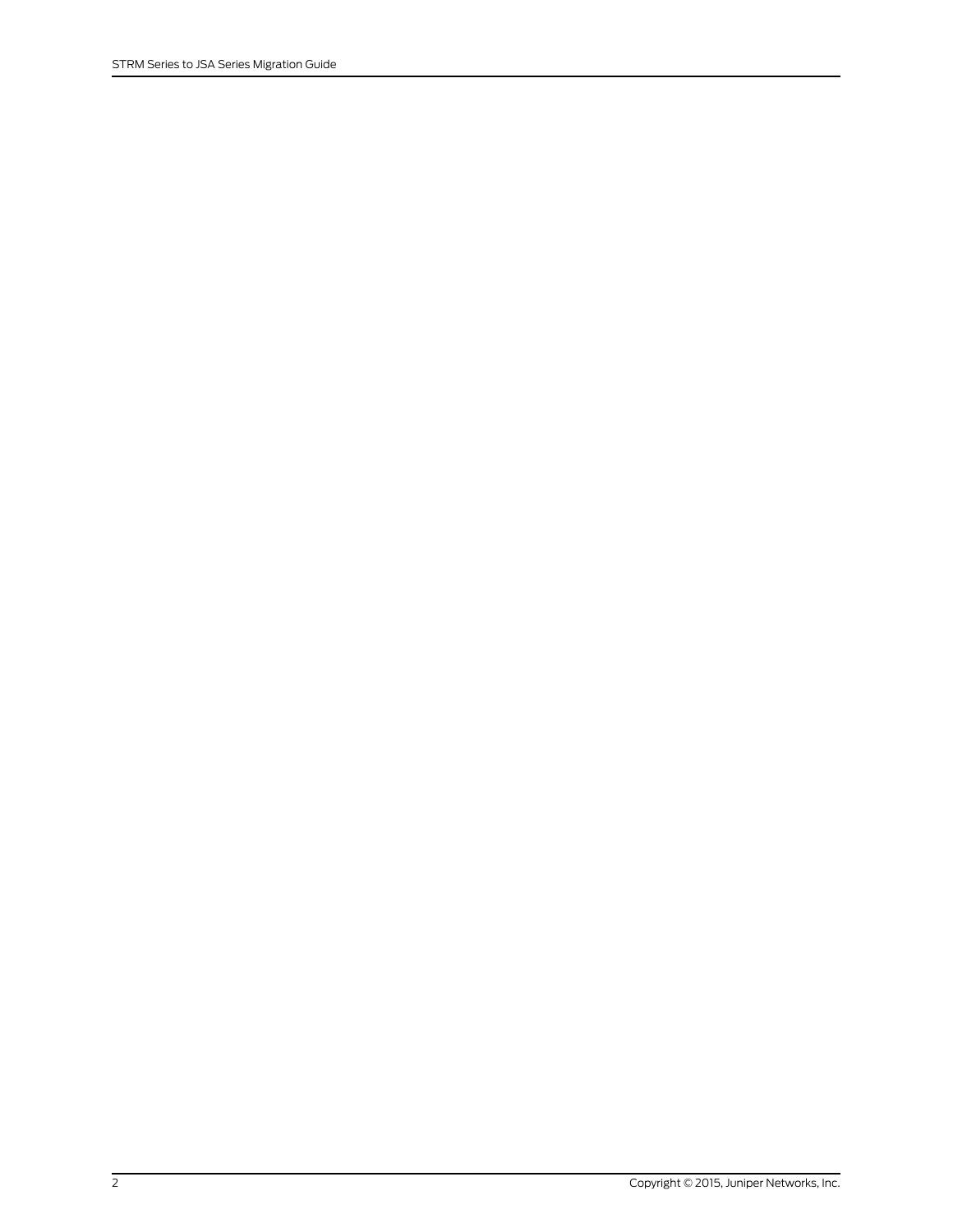## <span id="page-12-0"></span>CHAPTER 1

# JSA Series Appliance Overview

### This chapter includes the following topics:

- JSA Series [Appliance](#page-12-1) on [page](#page-12-1) 3
- <span id="page-12-2"></span>• [Configuration](#page-13-0) and Data Features for STRM and JSA Migration on [page](#page-13-0) 4

## <span id="page-12-1"></span>JSA Series Appliance

The Juniper Secure Analytics (JSA) Series includes the hardware appliances (JSA1500, JSA3500, JSA5500, JSA7500, JSA3800, and JSA5800) and a virtual appliance, which replace Juniper Networks Security Threat Response Manager (STRM) solution for centralized logging, monitoring, and reporting. The JSA Series integrates and automates log management and network behavior analytics and offers increased performance and scaling features.

This guide provides instructions for:

- Migrating the configuration from an existing STRM appliance to a new JSA appliance including network settings (for example, IP address). This process replaces an STRM appliance with a similarly configured JSA appliance.
- Manually copying STRM event and flow data to the JSA appliance.This step is optional.
- Migrating from a distributed STRM environment to JSA.
- Migrating licenses from STRM to JSA.



NOTE: The migration process maintains the existing STRM configuration.

## Related Documentation

- [Configuration](#page-13-0) and Data Features for STRM and JSA Migration on page 4
- STRM Series to JSA Series [Migration](#page-14-1) Overview on page 5
- Distributed STRM [Environment](#page-28-1) to JSA Migration Overview on page 19
- Migrating Licenses from STRM Series to JSA Series [Overview](#page-36-1) on page 27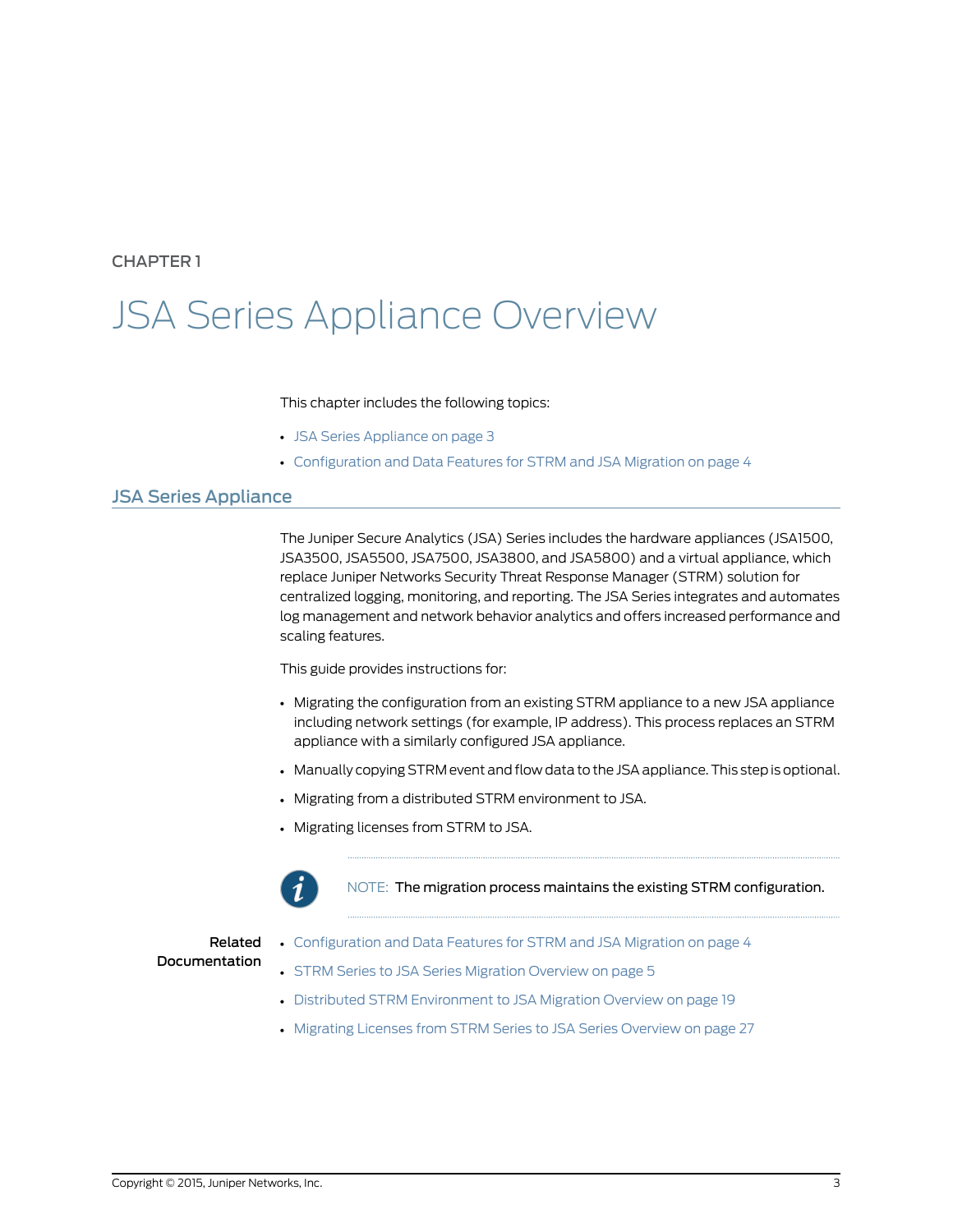# <span id="page-13-0"></span>Configuration and Data Features for STRM and JSA Migration

<span id="page-13-1"></span>The following configuration can be migrated from Security Threat Response Manager (STRM) to Juniper Secure Analytics (JSA):

- Assets
- Custom logos
- Custom rules
- Device Support Modules (DSMs)
- Event categories
- Flow sources
- Flow and event searches
- Groups
- License key information
- Log sources
- Offenses
- User and user roles information
- Custom Dashboards
- Vulnerability data
- Certificates

Optionally, STRM event and flow data can be copied manually to JSA.

The following configuration cannot be migrated from STRM to JSA:

- Audit log information
- Report data
- Indexes
- Reference set elements

### Related

# • STRM Series to JSA Series [Migration](#page-14-1) Overview on page 5

- Documentation • Distributed STRM [Environment](#page-28-1) to JSA Migration Overview on page 19
	-
	- Migrating Licenses from STRM Series to JSA Series [Overview](#page-36-1) on page 27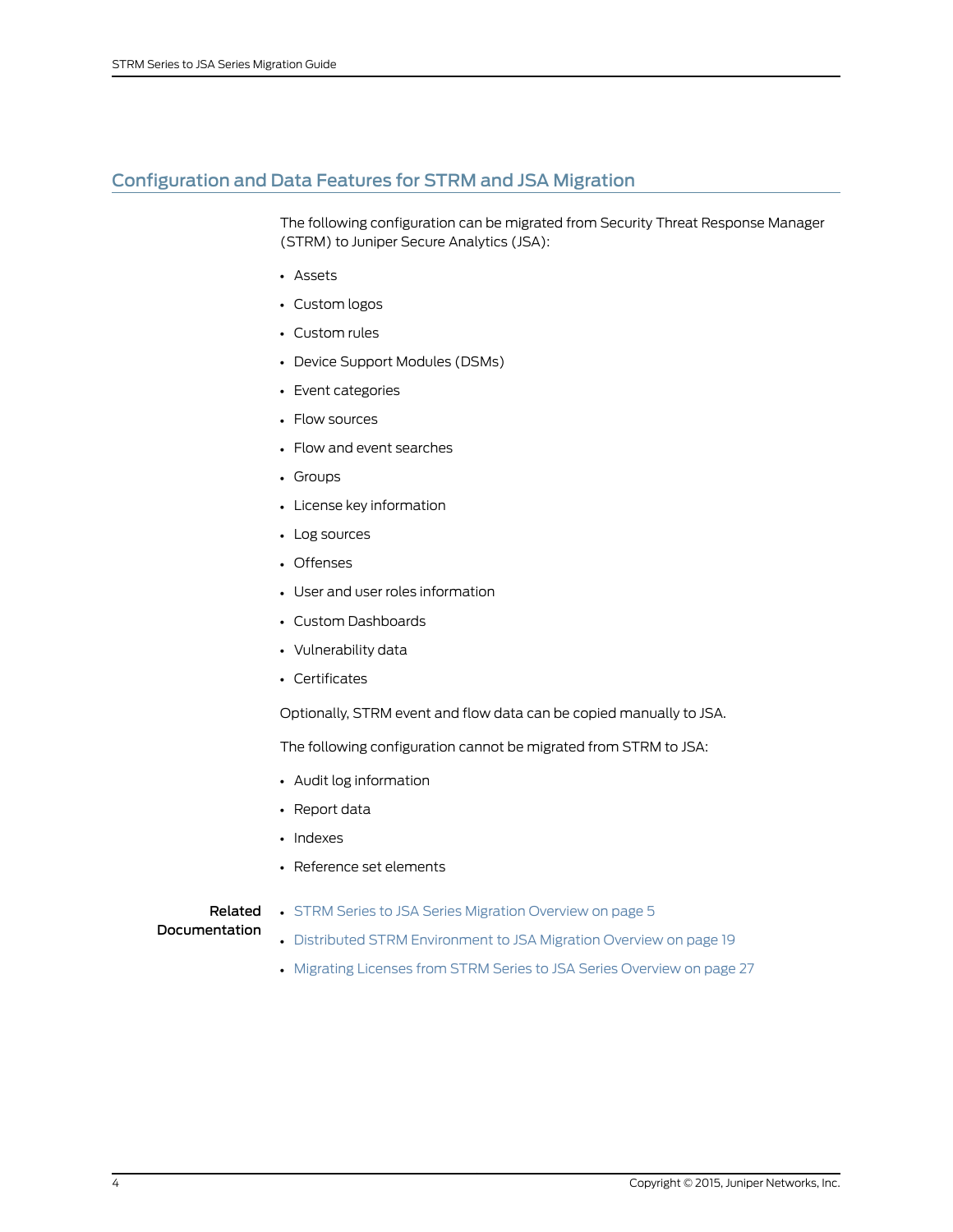## <span id="page-14-0"></span>CHAPTER 2

# Migrating an STRM Series Appliance to a JSA Series Appliance

#### This chapter includes the following topics:

- STRM Series to JSA Series [Migration](#page-14-1) Overview on [page](#page-14-1) 5
- Pre-Upgrade [Configuration](#page-15-0) Backup Process of Existing STRM Series [Appliance](#page-15-0) on [page](#page-15-0) 6
- [Upgrading](#page-16-0) an Existing STRM Appliance on [page](#page-16-0) 7
- Backing Up the STRM Appliance [Configuration](#page-18-0) While Running the Common [Image](#page-18-0) on [page](#page-18-0) 9
- Installing a JSA and a Virtual JSA [Appliance](#page-19-0) on [page](#page-19-0) 10
- [Reimaging](#page-20-0) JSA Series to the Common Image Using the Recovery Partition on [page](#page-20-0) 11
- Restoring an STRM Backup to a JSA [Appliance](#page-21-0) on [page](#page-21-0) 12
- [Copying](#page-22-0) STRM Event and Flow Data to JSA on [page](#page-22-0) 13
- <span id="page-14-2"></span>• Running [Automatic](#page-23-0) Updates on the JSA Appliance on [page](#page-23-0) 14

### <span id="page-14-1"></span>STRM Series to JSA Series Migration Overview

The migration process from Security Threat Response Manager (STRM) Series to Juniper Secure Analytics (JSA) Series includes the following steps:

- 1. Perform a pre-upgrade configuration backup of the STRM appliance.
- 2. Upgrade or patch the STRM appliance to the common image.
- 3. Perform a configuration backup of the STRM appliance when running the common image.
- 4. Install the JSA appliance and, if require, reimage the appliance to the common image.
- 5. Restore an STRM appliance configuration on the JSA appliance.
- 6. Copy STRM event and flow data to the JSA appliance (optional).
- 7. Run automatic updates on the JSA appliance.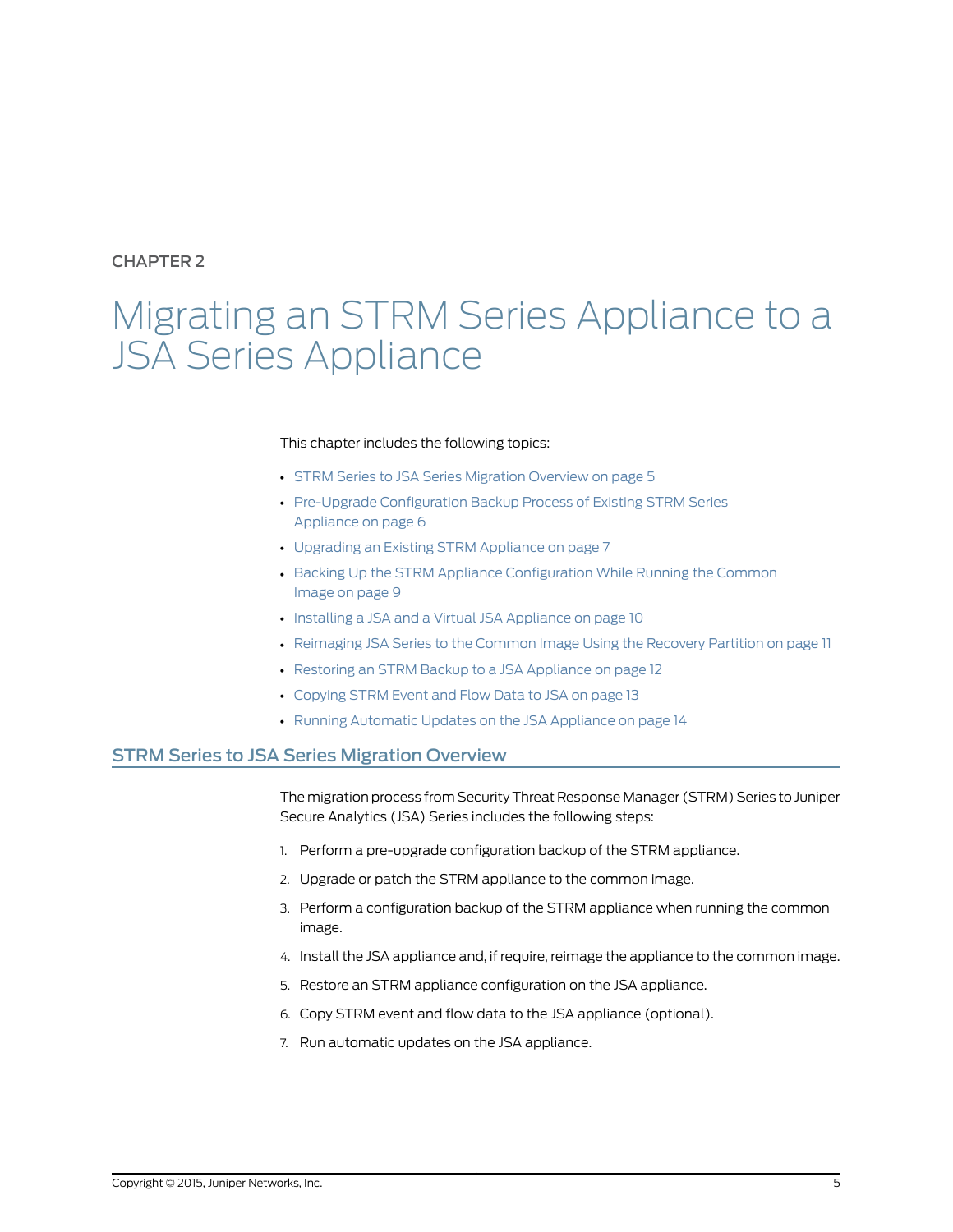

NOTE: The STRM to JSA configuration can be migrated from any appliance in the STRM Series to any appliance in the JSA Series. For more information, see *Migrating Licenses from STRM Series to JSA Series*.

For example, a configuration backup from an STRM5000 with NEBS compliance can be restored on any JSA model: JSA5500, JSA7500, or the JSA virtual appliance.

### Related Documentation

- Pre-Upgrade [Configuration](#page-15-0) Backup Process of Existing STRM Series Appliance on [page](#page-15-0) 6
- [Upgrading](#page-16-0) an Existing STRM Appliance on page 7
- Backing Up the STRM Appliance [Configuration](#page-18-0) While Running the Common Image on [page](#page-18-0) 9
- [Reimaging](#page-20-0) JSA Series to the Common Image Using the Recovery Partition on page 11
- [Copying](#page-22-0) STRM Event and Flow Data to JSA on page 13
- <span id="page-15-1"></span>• Restoring an STRM Backup to a JSA [Appliance](#page-21-0) on page 12

# <span id="page-15-0"></span>Pre-Upgrade Configuration Backup Process of Existing STRM Series Appliance

When you are about to migrate a Security Threat Response Manager (STRM) Series appliance to a Juniper Secure Analytics (JSA) Series appliance, we recommend that you perform a pre-upgrade configuration backup on the STRM appliance. The pre-upgrade backup is not used when you restore the configuration on a JSA appliance. Rather, you should perform the pre-upgrade backup as a best practice in case you encounter errors while upgrading STRM or JSA to a common image.

By default, STRM creates a complete backup of the appliance configuration each day at midnight. You can either use the automatic backup or initiate an on-demand backup. Either way, the configuration backup should be downloaded before you upgrade STRM or install the patch on STRM.

To create and download an on-demand configuration backup:

- 1. Log in to the STRM WebUI.
- 2. Click the Admin tab.
- 3. On the navigation menu, click System Configuration.
- 4. Click Backup and Recovery.



NOTE: Configuration backup files are located in the /store/backup directory.

5. From the toolbar, click On Demand Backup.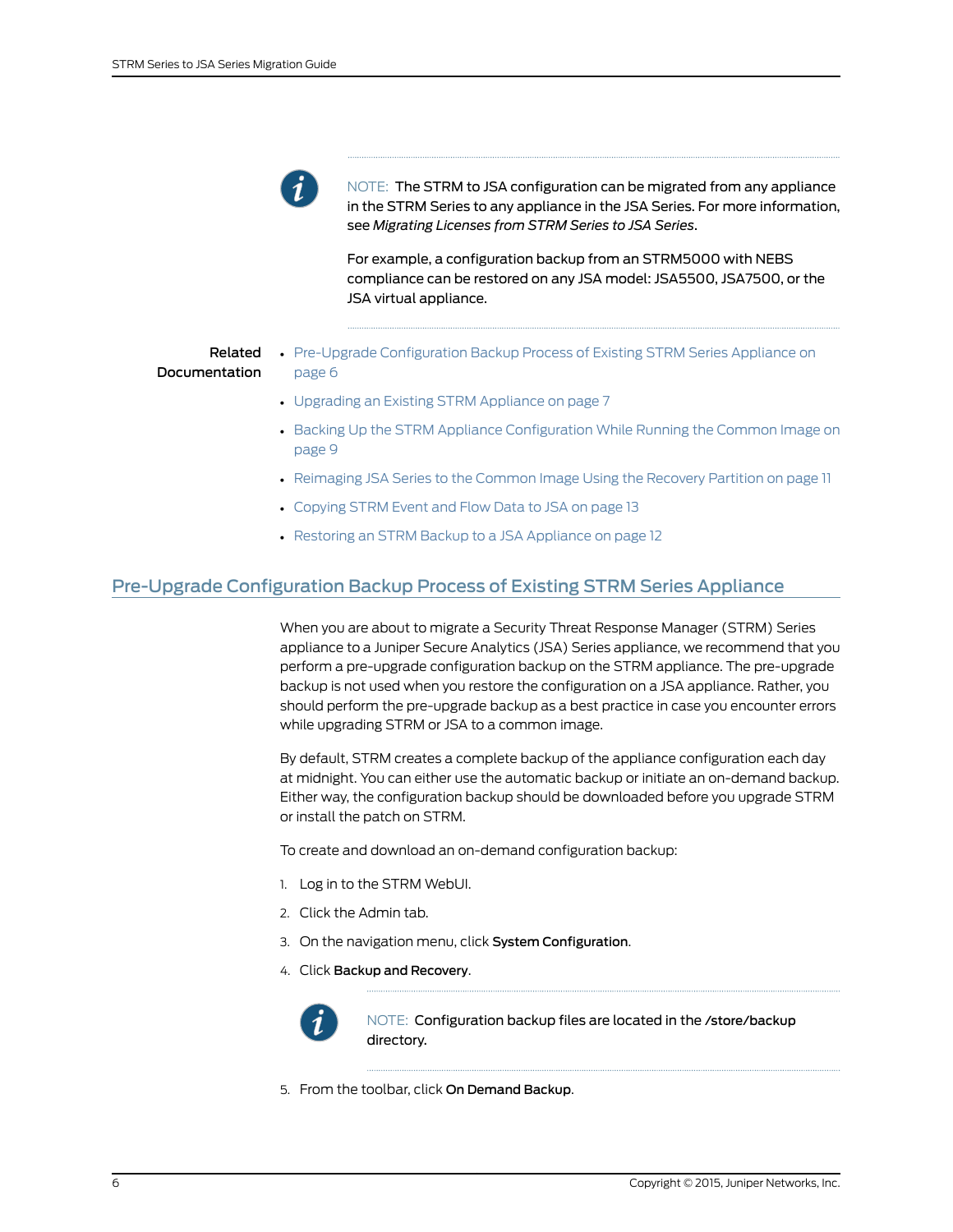- 6. Enter a name and description to identify the backup.
- 7. Click Run Backup.
- 8. Click OK.
- 9. Monitor the backup archive process in the Backup Archives window.

Once complete, the backup will appear in the list of the Existing Backups table.

10. To download the backup, click the backup name.



NOTE: Double-click in the Existing Backups table to display the Restore a Backup dialog box. Single-click on a backup name to download the backup.

### Related

### Documentation

- [Configuration](#page-13-0) and Data Features for STRM and JSA Migration on page 4
- Migrating Licenses from STRM Series to JSA Series [Overview](#page-36-1) on page 27
- STRM Series to JSA Series [Migration](#page-14-1) Overview on page 5
- [Upgrading](#page-16-0) an Existing STRM Appliance on page 7
- Backing Up the STRM Appliance [Configuration](#page-18-0) While Running the Common Image on [page](#page-18-0) 9
- <span id="page-16-1"></span>• [Reimaging](#page-20-0) JSA Series to the Common Image Using the Recovery Partition on page 11

# <span id="page-16-0"></span>Upgrading an Existing STRM Appliance

Both Security Threat Response Manager (STRM) and Juniper Secure Analytics (JSA) software have a version number and a build number.

For example, if the software is 2013.2.r3.615469, then the version number is 2013.2.r3 and the build number is 615469. Both STRM and JSA must run the same version and build for the configuration migration to be successful.

Juniper Networks delivers the STRM and JSA software in two ways:

- ISO file—used for fresh installs and major upgrades
- SFS file—called a patch and used for minor upgrades

You can upgrade an existing STRM appliance to a JSA3800 appliance, a JSA5800 appliance, or a JSAx500 Series appliances, where x is one of the JSA Series appliances 1, 3, 5, or 7 (JSA1500, JSA3500, JSA5500, or JSA7500).

- Upgrading an Existing STRM Appliance to JSAx500 Series [Appliances](#page-17-0) on [page](#page-17-0) 8
- [Upgrading](#page-17-1) an Existing STRM Appliance to JSA3800 or JSA5800 Appliance on [page](#page-17-1) 8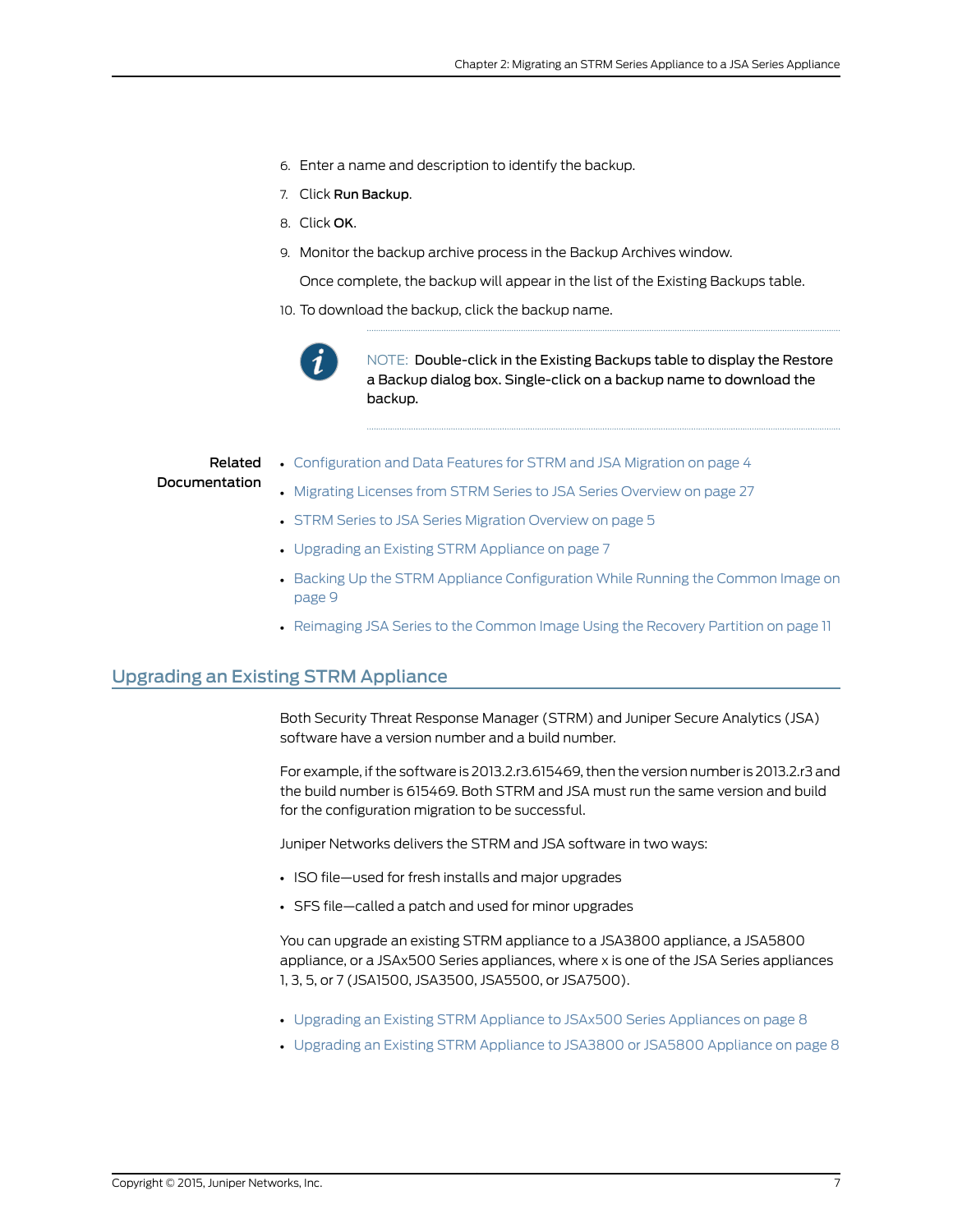### <span id="page-17-0"></span>Upgrading an Existing STRM Appliance to JSAx500 Series Appliances

The image that is certified for this migration is 2013.2.r3.615469 or later version on both STRM and JSA; 2013.2.r3.615469 is referred as common image in this migration documentation.



NOTE: You should use 2013.2.r7 patch or later version as the common image to migrate an STRM Log Manager to JSA. For STRM Log Manager, the patch should be installed before performing pre-migration backup; for JSA, the patch should be installed before restoring the pre-migration backup.

The upgrade path depends on the version that is currently running on the STRM:

- STRM 2012.x uses the ISO file to upgrade to the common image.
- STRM 2013.x requires the SFS patch to upgrade to the common image.

STRM 2010.x and 2009.xmust be installed with a patch or upgraded to an interimrelease before you can upgrade to the common image.

For information on upgrading STRM to 2013.2, see *Upgrading STRM to 2013.2* and the details in the Juniper Networks KnowledgeBase (KB) article [KB28144](http://kb.juniper.net/InfoCenter/index?page=content&;id=KB28144).



### NOTE:

- Even though the STRM500 is not supported on the 2013.x software, it can be upgraded to migrate to a JSA configuration. The upgrade should be performedwhentheapplianceisunderminimalloadoroffline(forexample, after office hours).
- If you have trouble accessing the STRM user interface after you upgrade to STRM 2013.2, we recommend that you first clear your Java cache.

### <span id="page-17-1"></span>Upgrading an Existing STRM Appliance to JSA3800 or JSA5800 Appliance

The certified image for this migration is 2014.3.r1.931999 or a later version on both STRM and JSA; 2014.3.r1.931999 is referred to as the common image in this migration documentation.

<span id="page-17-2"></span>[Table](#page-17-2) 3 on page 8 helps you determine the upgrade path to the common image depending on the version that is currently running on the STRM Series or JSA Series appliance.

### Table 3: Supported Upgrade Paths to the Common Image

| <b>Current Version</b>            | Step 1          | Step 2 | Step 3 |
|-----------------------------------|-----------------|--------|--------|
| 2014.1, 2014.2, and<br>2014.3 ISO | 2014.3.rl patch |        |        |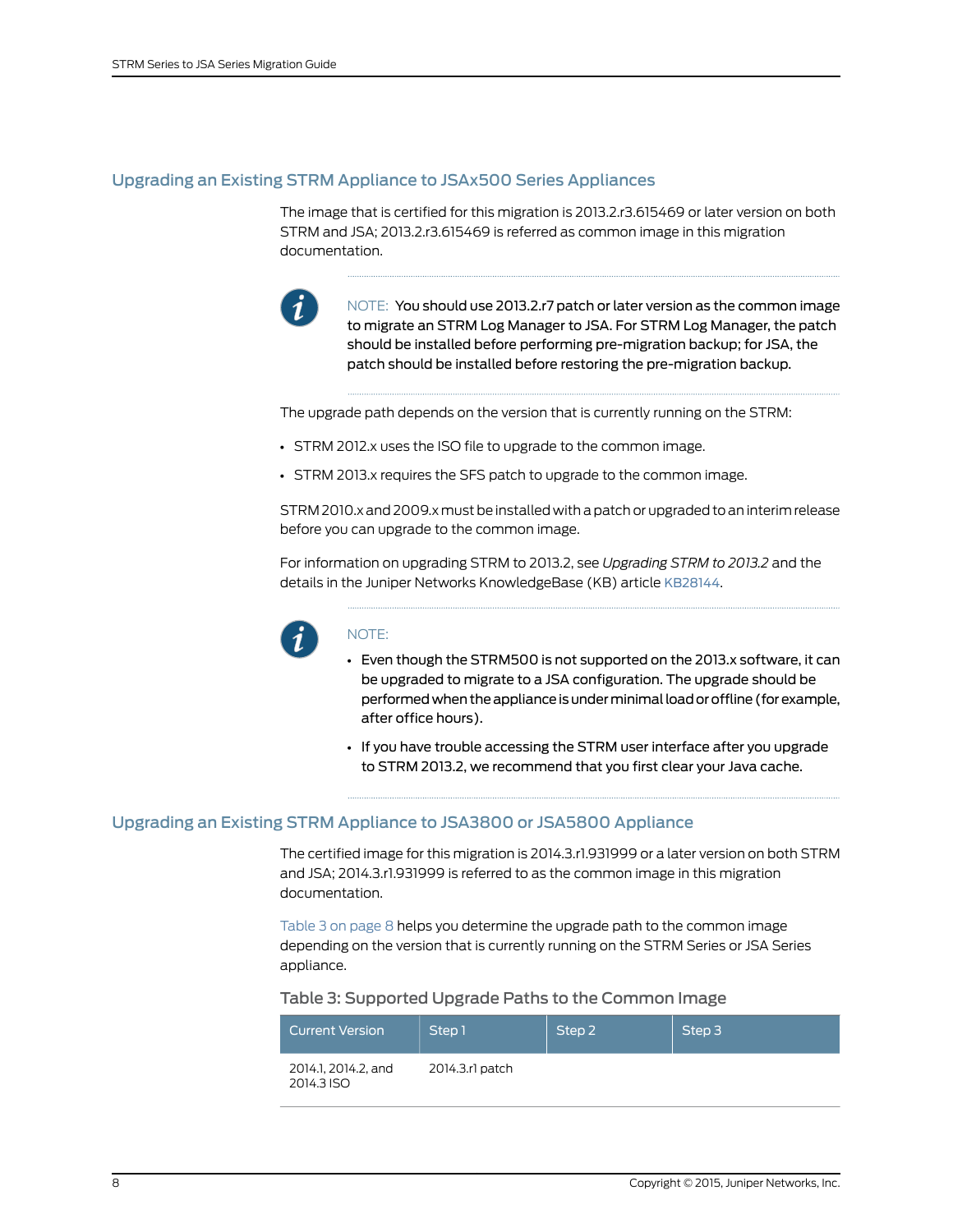| <b>Current Version</b>                                                           | Step 1          | Step 2          | Step <sub>3</sub> |
|----------------------------------------------------------------------------------|-----------------|-----------------|-------------------|
| 2013.2 R3 ISO with<br>2013.2.r9 patch or<br>later                                | 2014.3.r2 patch |                 |                   |
| 2013.2 R3 ISO to<br>2013.2.r8 patch                                              | 2014.3.rl patch |                 |                   |
| 2012.X and 2013.X,<br>which are versions<br>earlier than 2013.2 R3<br><b>ISO</b> | 2013.2 R3 ISO   | 2013.2.r8 patch | 2014.3.rl patch   |

### Table 3: Supported Upgrade Paths to the Common Image *(continued)*

For information on upgrading STRM to 2013.2, see *Upgrading STRM to 2013.2* and the details in the Juniper Networks KnowledgeBase (KB) article [KB28144](http://kb.juniper.net/InfoCenter/index?page=content&;id=KB28144).



### NOTE:

- Even though the STRM500 is not supported on the 2013.x software, it can be upgraded to migrate to a JSA configuration. The upgrade should be performed when the appliance is under minimal load or offline (for example, after office hours).
- If you have trouble accessing the STRM user interface after you upgrade to STRM 2013.2, we recommend that you first clear your Java cache.

For information on upgrading JSA to 2014.3, see *Upgrading JSA to 2014.3*.

Related Documentation

- [Configuration](#page-13-0) and Data Features for STRM and JSA Migration on page 4
- Migrating Licenses from STRM Series to JSA Series [Overview](#page-36-1) on page 27
- STRM Series to JSA Series [Migration](#page-14-1) Overview on page 5
- Pre-Upgrade [Configuration](#page-15-0) Backup Process of Existing STRM Series Appliance on [page](#page-15-0) 6
- Backing Up the STRM Appliance [Configuration](#page-18-0) While Running the Common Image on [page](#page-18-0) 9
- <span id="page-18-1"></span>• [Reimaging](#page-20-0) JSA Series to the Common Image Using the Recovery Partition on page 11

# <span id="page-18-0"></span>Backing Up the STRM Appliance Configuration While Running the Common Image

When Security Threat Response Manager (STRM) is running the common image, a new configuration backup must be made. This backup is restored to the Juniper Secure Analytics (JSA) appliance. You cannot restore the pre-upgrade backup to JSA because it was made before the STRM was running the common image.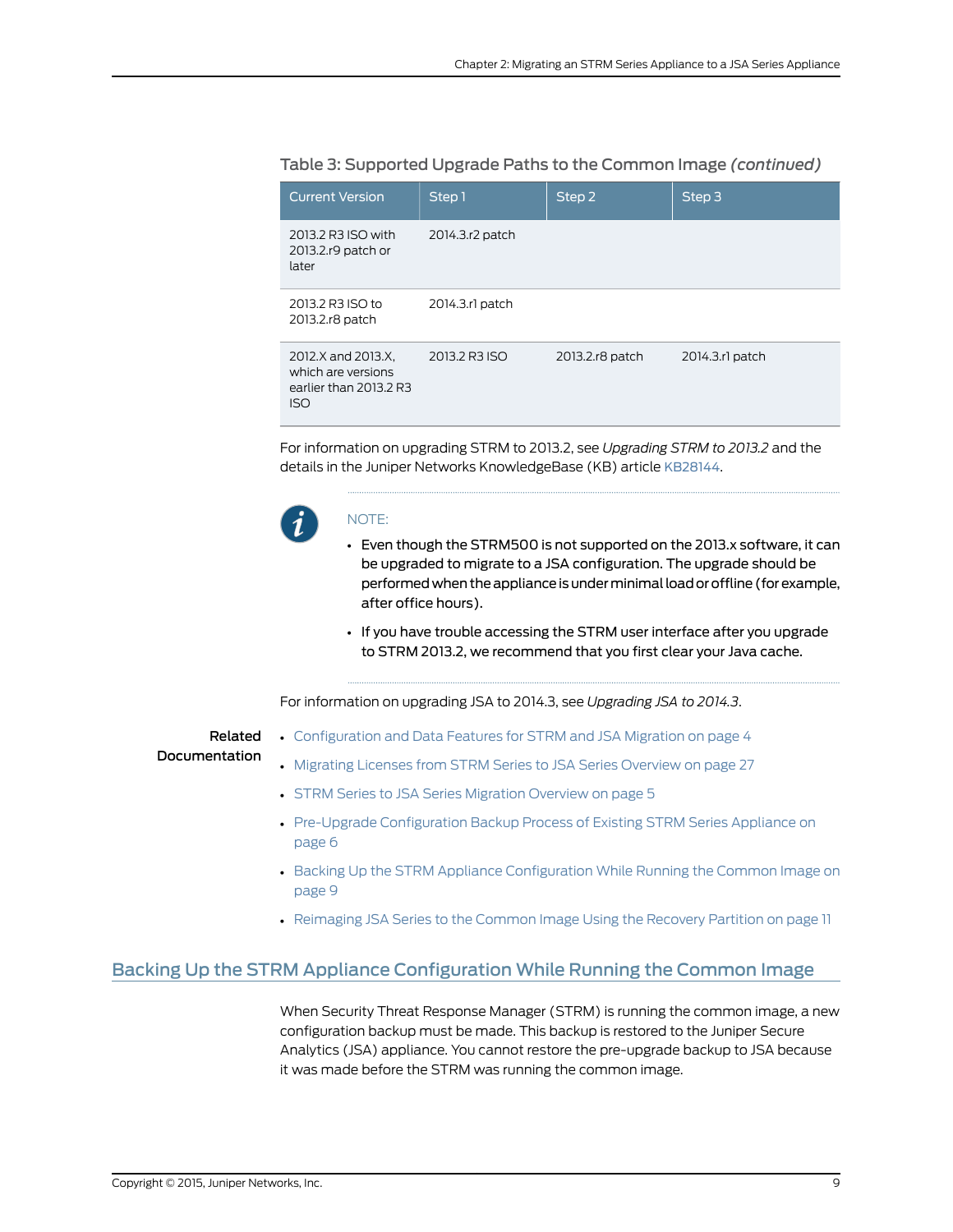For the STRM backup process that includes copying the backup to a remote server, see ["Pre-Upgrade](#page-15-0) Configuration Backup Process of Existing STRM Series Appliance" on [page](#page-15-0) 6.

# Related

• [Configuration](#page-13-0) and Data Features for STRM and JSA Migration on page 4

# Documentation

- Migrating Licenses from STRM Series to JSA Series [Overview](#page-36-1) on page 27
- STRM Series to JSA Series [Migration](#page-14-1) Overview on page 5
- [Upgrading](#page-16-0) an Existing STRM Appliance on page 7
- Installing a JSA and a Virtual JSA [Appliance](#page-19-0) on page 10
- <span id="page-19-1"></span>• [Reimaging](#page-20-0) JSA Series to the Common Image Using the Recovery Partition on page 11

# <span id="page-19-0"></span>Installing a JSA and a Virtual JSA Appliance

### To install:

- JSA1500, JSA3500, JSA5500, and JSA7500, see the *Juniper Secure Analytics Quick Start Guide*.
- JSA3800, see *How to Set Up Your JSA3800 Appliance*.
- JSA5800, see *How to Set Up Your JSA5800 Appliance*.

These guides provides you the following information:

- Installing a JSA appliance
- Configuring the network settings
- Accessing a JSA appliance

To install a virtual JSA appliance, see the *JSA Virtual Appliance Installation Guide*. This guide provides you the following information:

- Creating a new virtual machine
- Installing the JSA software
- Configuring the network settings
- Accessing a virtual JSA appliance

Assign a temporary IP address when you configure the JSA network settings. When the new JSA appliance is installed and active on the network, you must determine the installed version and reimage if necessary.

The physical JSAx500 appliances (where x is one of the JSA Series appliances 1, 3, 5, or 7; JSA1500, JSA3500, JSA5500, or JSA7500) come with one of two possible factory images:

- Initially, JSA Series appliances were built with 2013.2.r3.607582.
- Now, JSA Series appliances are built with 2013.2.r3.615469 (the common image).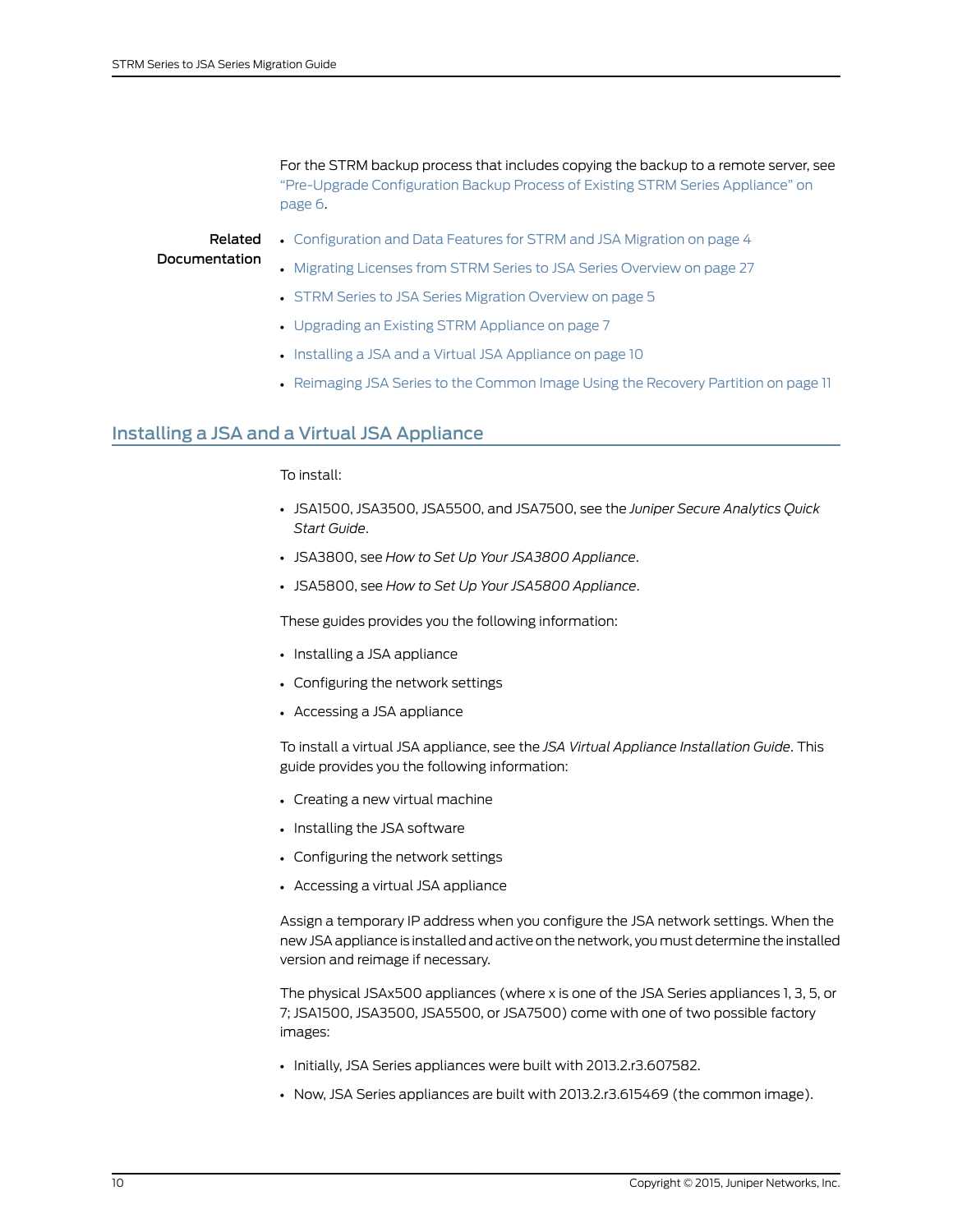The physical JSA3800 and JSA5800 appliances come with 2014.3.r1.931999 (the common image).

The common image is certified for migration for both STRM and JSA.



NOTE: There is no patch available from 2013.2.r3.607582 to the common image, so JSA appliances with that software must be reimaged for the restore process to succeed.

In the JSA user interface, click Help > About to view the JSA version information. If the JSA version is:

- 2014.3.r1.931999, there is no need for reimaging. Follow the steps in ["Copying](#page-22-0) STRM [Event](#page-22-0) and Flow Data to JSA" on page 13.
- 2013.2.r3.615469, there is no need for reimaging if you are migrating to JSAx500 Series appliances. Follow the steps in ["Copying](#page-22-0) STRM Event and Flow Data to JSA" on page 13.

If you aremigrating to JSA3800 or JSA5800, youmust upgrade the JSA Series appliance to the common image.

• 2013.2.r3.607582, you must reimage the JSA Series appliance to the common image.

#### Related Documentation • Migrating Licenses from STRM Series to JSA Series [Overview](#page-36-1) on page 27

- STRM Series to JSA Series [Migration](#page-14-1) Overview on page 5
- Pre-Upgrade [Configuration](#page-15-0) Backup Process of Existing STRM Series Appliance on [page](#page-15-0) 6
- [Upgrading](#page-16-0) an Existing STRM Appliance on page 7
- Backing Up the STRM Appliance [Configuration](#page-18-0) While Running the Common Image on [page](#page-18-0) 9
- <span id="page-20-1"></span>• [Reimaging](#page-20-0) JSA Series to the Common Image Using the Recovery Partition on page 11

### <span id="page-20-0"></span>Reimaging JSA Series to the Common Image Using the Recovery Partition

To reimage the JSA appliance to the common image using the recovery partition:

- 1. To download the ISO file:
	- a. Access the Juniper Customer Support Center (CSC) website (<www.juniper.net/support/>).
	- b. Locate the JSA 2013.2.X ISO or 2014.3.r1 ISO file on the CSC website (Where X is r3.615469 or a later version).
	- c. Save the ISO file on a remote server that supports either SCP or FTP.
- 2. Using SSH, log in to your JSA system as the root user.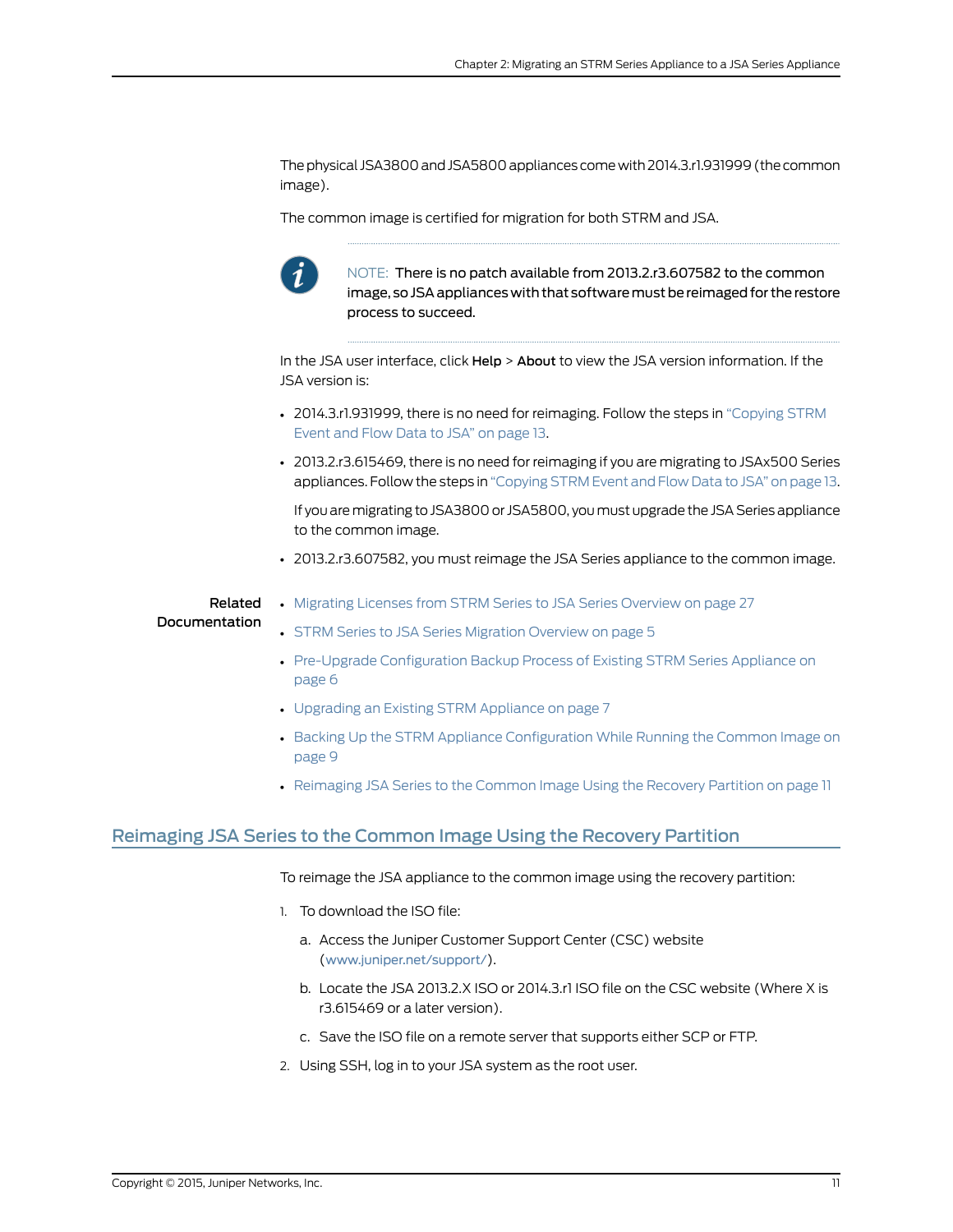3. Copy the ISO or SFS image from a remote server to the JSA appliance using SCP or FTP.

For example, if the IP address of the remote server is 10.10.10.1, run the following command to copy the file to the /root directory:

### [root@jsa]#scp root@10.10.10.1:/<path>/STRM2013.2.X.iso /root

Where X is r3.615469 or later version.

4. Run the following command to change to the location of the recovery.py script:

### [root@jsa]# cd /opt/qradar/bin

- 5. Run the following command to execute the recovery script:
	- For JSAx500: [root@jsa]# ./recovery.py –r --default --reboot /root/STRM2013.2.X.iso

Where x is one of the JSA Series appliances 1, 3, 5, or 7 (JSA1500, JSA3500, JSA5500, or JSA7500) and X is r3.615469 or a later version.

- For JSA3800 and JSA5800: [root@jsa]# ./recovery.py –r --default --reboot /root/JSA2014.3.r1.iso
- 6. After reboot, when prompted, type FLATTEN and then press Enter.

The JSA appliance is now running the common image.

#### Related • Migrating Licenses from STRM Series to JSA Series [Overview](#page-36-1) on page 27

#### Documentation

- Pre-Upgrade [Configuration](#page-15-0) Backup Process of Existing STRM Series Appliance on [page](#page-15-0) 6
- [Upgrading](#page-16-0) an Existing STRM Appliance on page 7
- Backing Up the STRM Appliance [Configuration](#page-18-0) While Running the Common Image on [page](#page-18-0) 9
- Installing a JSA and a Virtual JSA [Appliance](#page-19-0) on page 10
- Restoring an STRM Backup to a JSA [Appliance](#page-21-0) on page 12
- <span id="page-21-1"></span>• [Copying](#page-22-0) STRM Event and Flow Data to JSA on page 13

# <span id="page-21-0"></span>Restoring an STRM Backup to a JSA Appliance

Because both Security Threat Response Manager (STRM) and Juniper Secure Analytics (JSA) are running the common image, the STRM backup (made while running the common image) can be restored to the JSA appliance.

This procedure restores the STRM configuration on JSA, including network settings like IP address. To avoid a duplicate IP address on the network, the STRM appliance must be turned off before proceeding.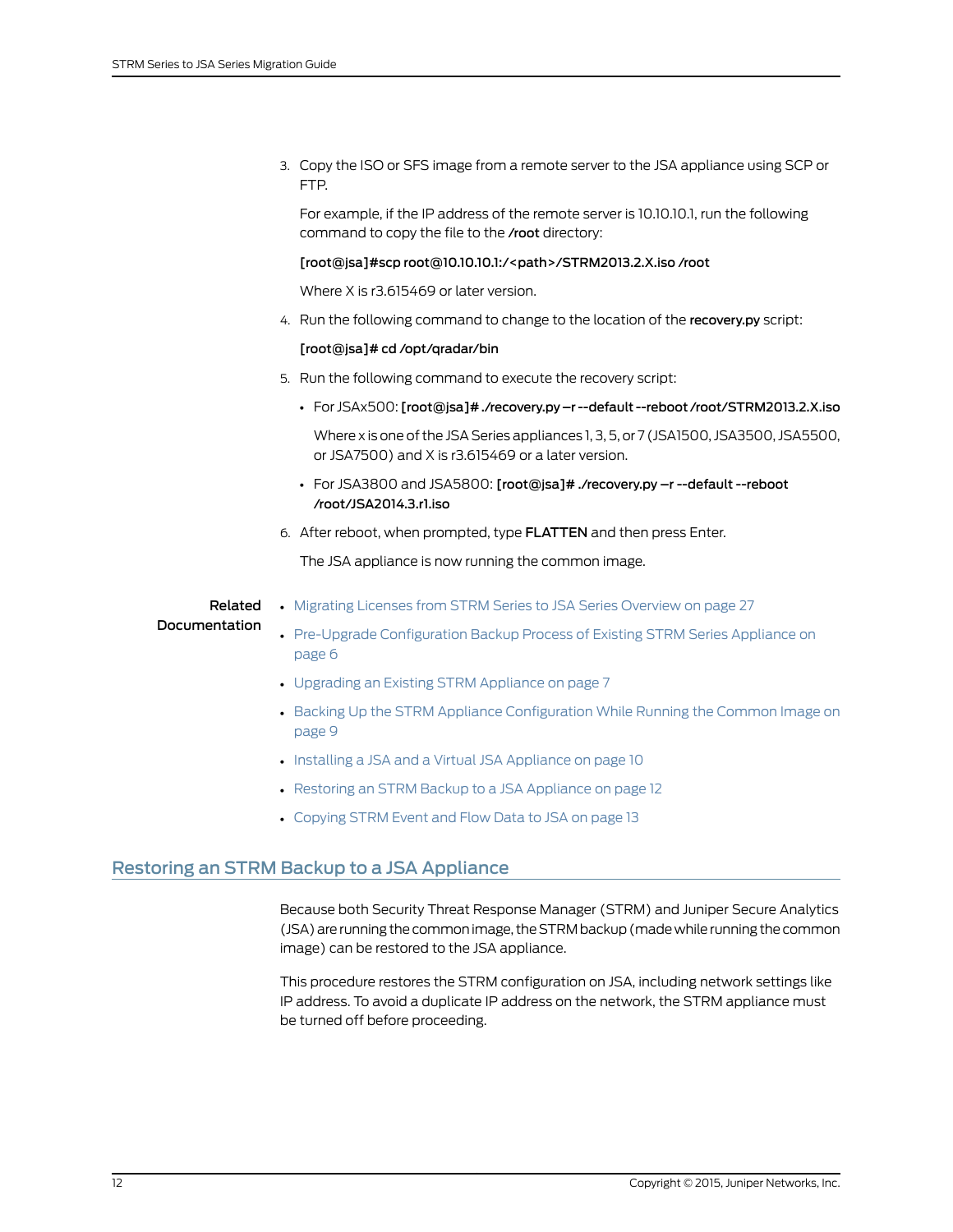To restore the STRM configuration on the JSA appliance:

- 1. Log in to the Secure Analytics WebUI.
- 2. Click the Admin tab.
- 3. On the navigation menu, click System Configuration.
- 4. Click Backup and Recovery.
- 5. Click Choose File to upload the configuration backup.
- 6. Select the file and then click Upload.

The uploaded backup appears under the Existing Backups table.

- 7. Select the backup file and then click Restore.
- 8. Select all the check boxes except Select All Configuration Items and License in the Restore a Backup window, and then click Restore to restore the backup.

### *Special Case for STRM HA Clusters*

If the configuration backup was made on a high availability cluster, you must click Deploy Changes from the JSA appliance console to restore the HA cluster configuration after the restore is complete and before adding the secondary appliance.

### Related Documentation

- [Configuration](#page-13-0) and Data Features for STRM and JSA Migration on page 4
- Migrating Licenses from STRM Series to JSA Series [Overview](#page-36-1) on page 27
- STRM Series to JSA Series [Migration](#page-14-1) Overview on page 5
- [Reimaging](#page-20-0) JSA Series to the Common Image Using the Recovery Partition on page 11
- [Copying](#page-22-0) STRM Event and Flow Data to JSA on page 13
- <span id="page-22-1"></span>• Running [Automatic](#page-23-0) Updates on the JSA Appliance on page 14

## <span id="page-22-0"></span>Copying STRM Event and Flow Data to JSA

The configuration restore process duplicates only the Security Threat Response Manager (STRM) configuration to the Juniper Secure Analytics (JSA) Series appliance. To copy the event and flow data, several file transfer methods are possible including rsync, SCP, and FTP.



NOTE: All the event and flow data are stored in the /store/ariel directory on both STRM and JSA.

To copy the STRM event and flow data to a JSA appliance:

- 1. Using SSH, log in to STRM.
- 2. Run the rsync command to copy the event and flow data to JSA. If the temporary IP address of the JSA appliance is 10.10.10.1, run the following commands: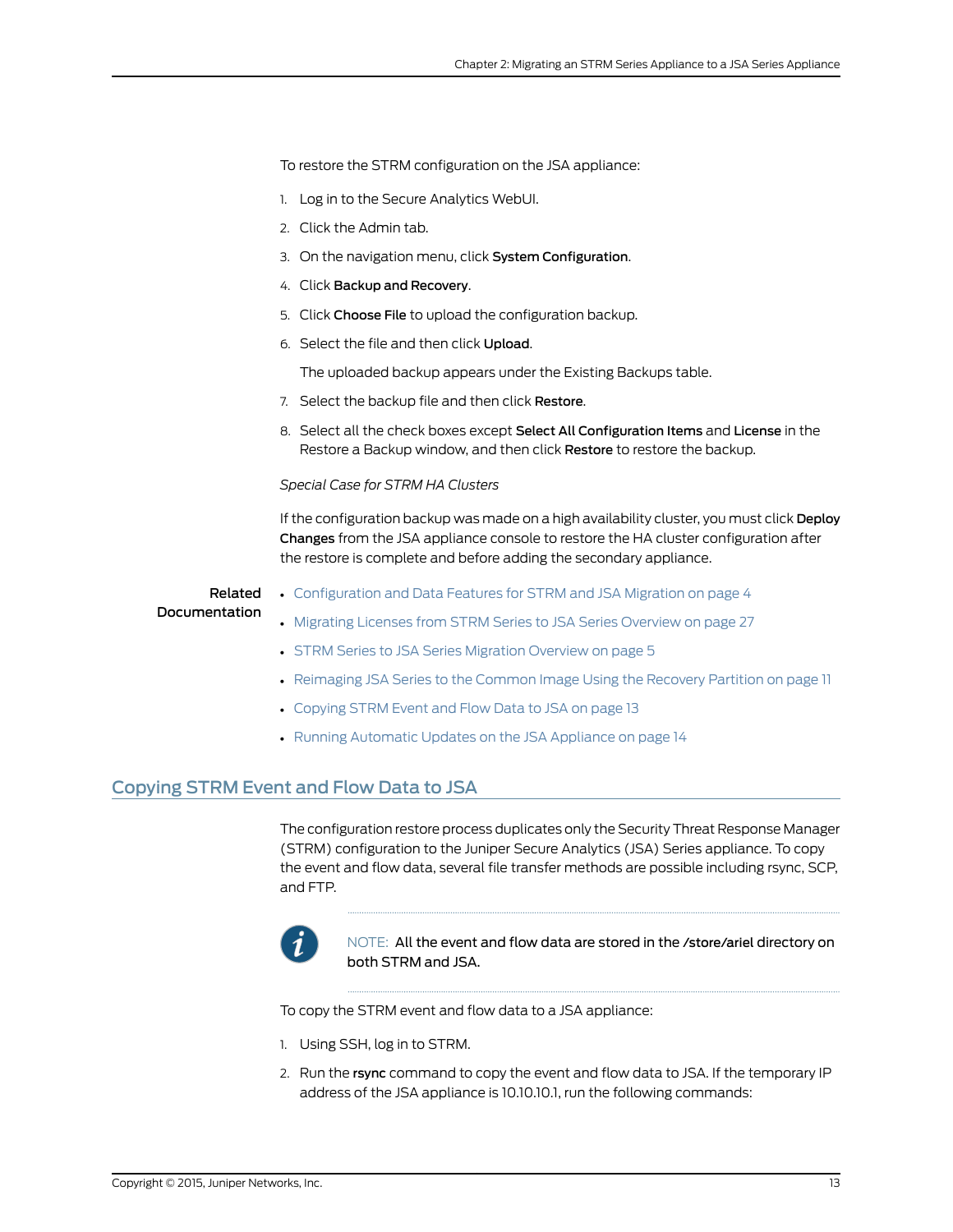- To copy events, [root@strm]# /usr/bin/rsync -azv /store/ariel/events root@10.10.10.1:/store/ariel/events
- To copy flows, [root@strm]# /usr/bin/rsync -azv /store/ariel/flows root@10.10.10.1:/store/ariel/flows



### NOTE:

- Use the optional v option to view the status of the copy operation. Do not use this option if you are connected to STRM through the serial console or over slow links. Use > to redirect the output to a file, and use the tail command to check the progress periodically.
- If only event or flow data (not both) is desired, specify the directory (either /events or /flows) specifically. For example, run the following command to copy only STRM event data:

[root@strm]# /usr/bin/rsync -azv /store/ariel/events root@10.10.10.1:/store/ariel/events

- 
- NOTE: To verify that the restored data is available:
- a. Log in to the Secure Analytics WebUI.
- b. Click the Log Activity or Network Activity tab.
- c. Select Search > Edit Search from the list.
- d. In the Time Range box, select Specific Interval.
- e. Specify the date of the data you just restored.
- f. Click Search.
- g. View the results to verify the restored data.

# Related

• [Configuration](#page-13-0) and Data Features for STRM and JSA Migration on page 4

Documentation

- Migrating Licenses from STRM Series to JSA Series [Overview](#page-36-1) on page 27
- Pre-Upgrade [Configuration](#page-15-0) Backup Process of Existing STRM Series Appliance on [page](#page-15-0) 6
- [Reimaging](#page-20-0) JSA Series to the Common Image Using the Recovery Partition on page 11
- <span id="page-23-1"></span>• Restoring an STRM Backup to a JSA [Appliance](#page-21-0) on page 12
- Running [Automatic](#page-23-0) Updates on the JSA Appliance on page 14

### <span id="page-23-0"></span>Running Automatic Updates on the JSA Appliance

After you have verified that the configuration and data are restored to the Juniper Secure Analytics (JSA) appliance, some system components should be updated, including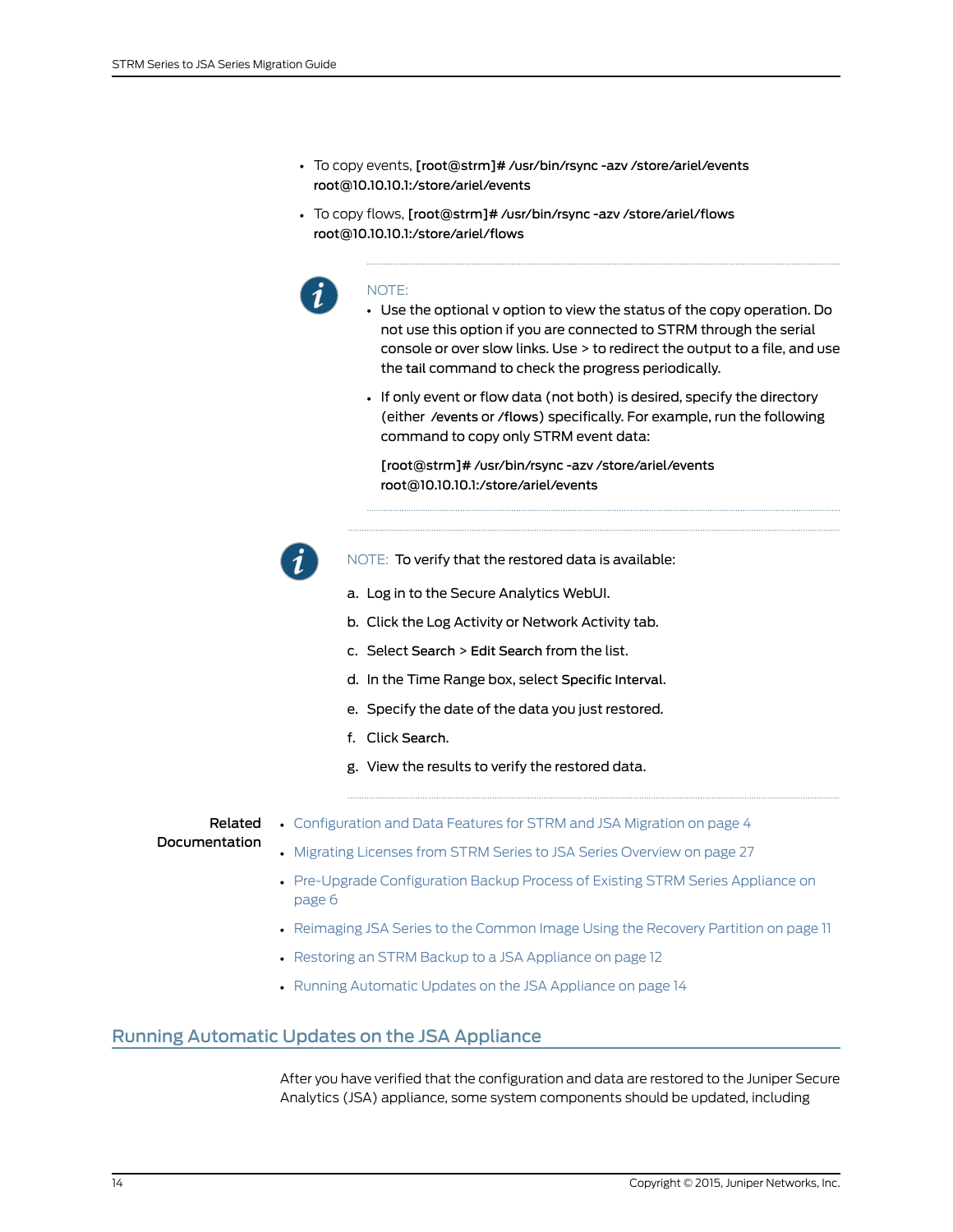installing new or updated DSMs, vulnerability assessment (VA) scanners, and log source protocols.

To run automatic updates on the JSA appliance:

- 1. In the JSA appliance console, click the Admin tab.
- 2. On the navigation menu, click System Configuration.
- 3. Click the Auto Update icon.
- 4. Click the Get New Updates button.
- 5. Select OK to download.



NOTE: By default, DSM, scanner, and protocol updates are automatically installed once they are downloaded. This setting is configured through the Change Settings pane. For more information, see the *Automatic Updates* section of the *STRM Administration Guide*.

### Related Documentation

- [Configuration](#page-13-0) and Data Features for STRM and JSA Migration on page 4
- Migrating Licenses from STRM Series to JSA Series [Overview](#page-36-1) on page 27
- STRM Series to JSA Series [Migration](#page-14-1) Overview on page 5
- Restoring an STRM Backup to a JSA [Appliance](#page-21-0) on page 12
- [Copying](#page-22-0) STRM Event and Flow Data to JSA on page 13
- Distributed STRM [Environment](#page-28-1) to JSA Migration Overview on page 19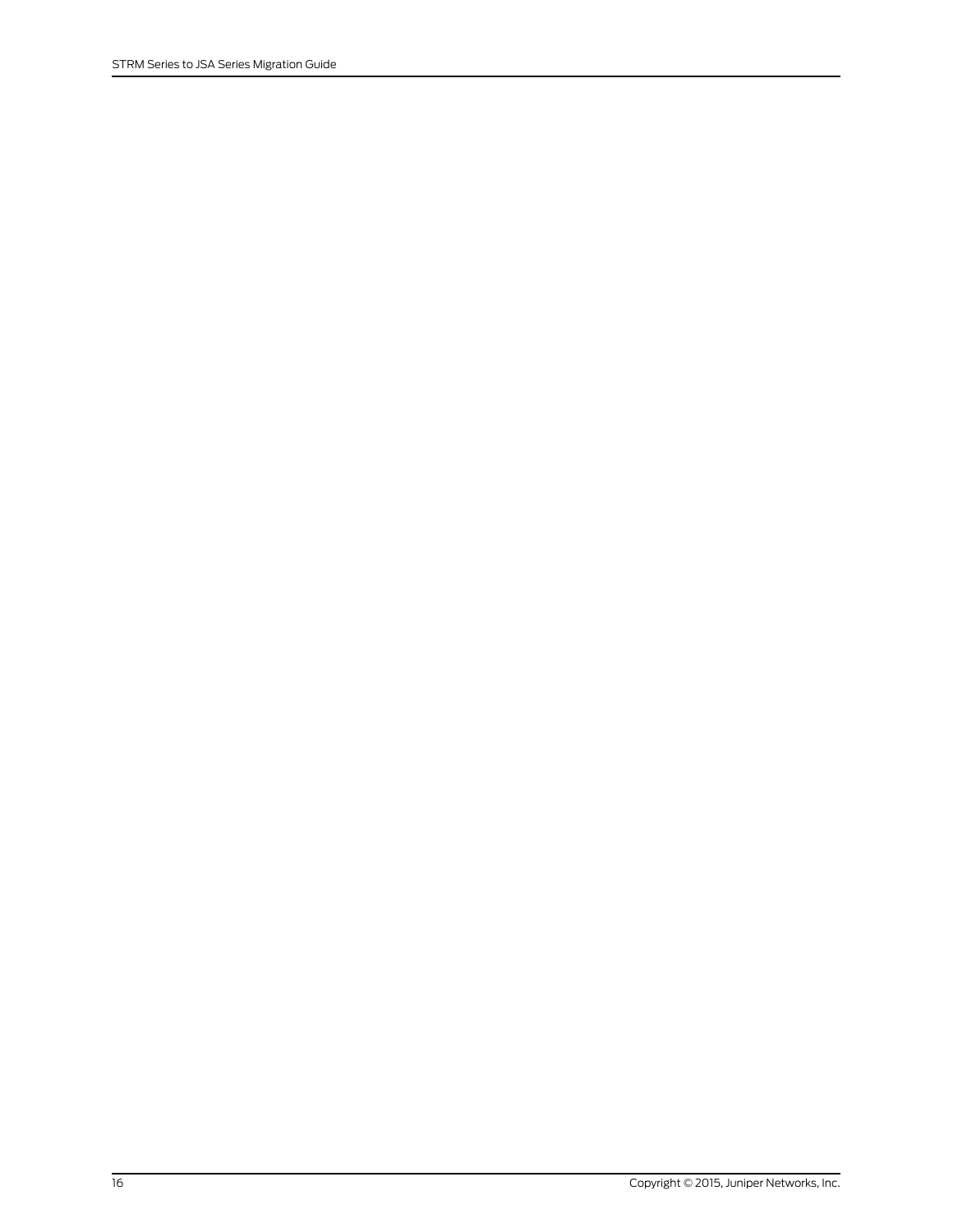<span id="page-26-0"></span>PART 2

# Distributed STRM Environment to JSA Migration

• Migrating a Distributed STRM [Environment](#page-28-0) to JSA on [page](#page-28-0) 19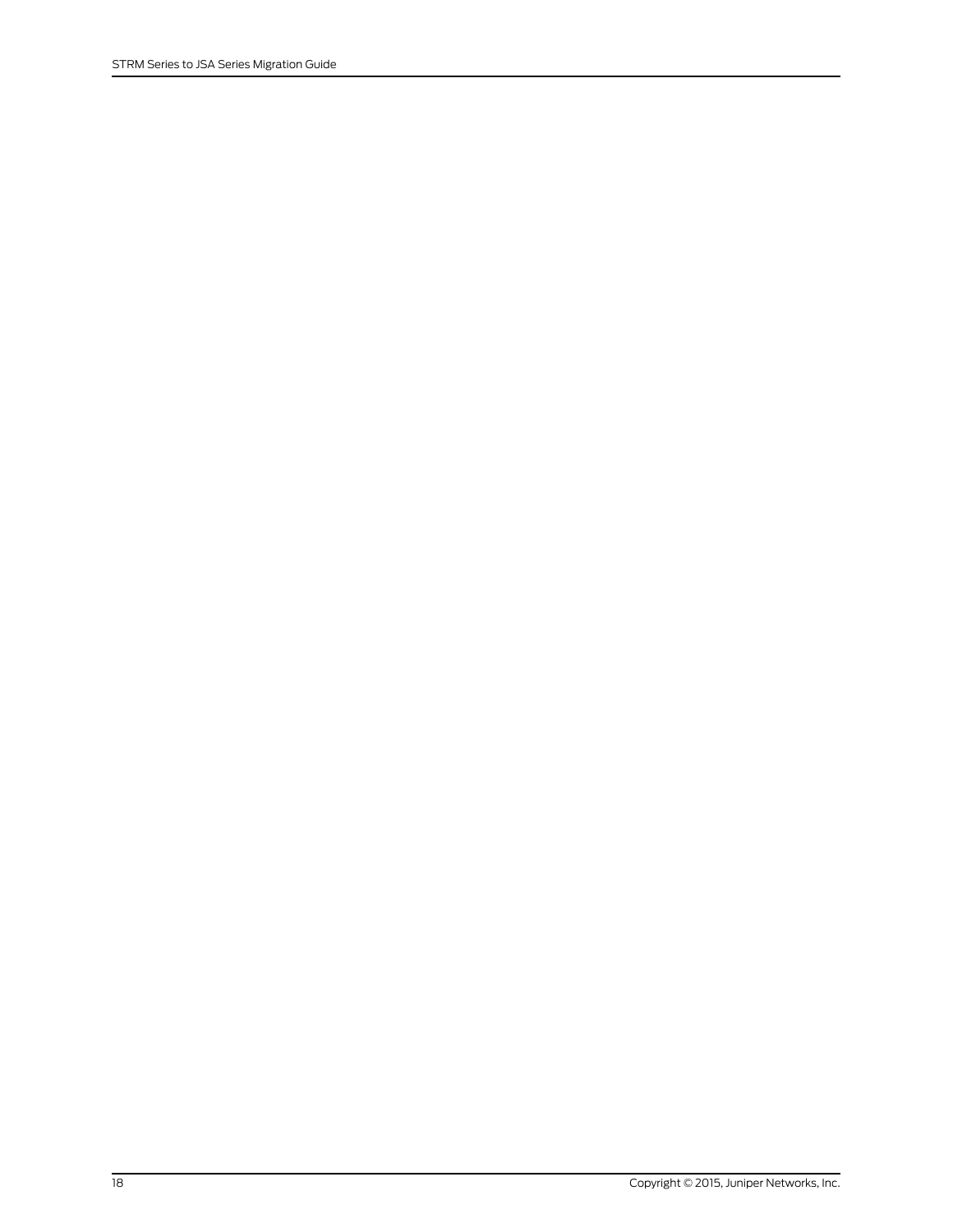# <span id="page-28-0"></span>CHAPTER 3

# Migrating a Distributed STRM Environment to JSA

### This chapter includes the following topics:

- Distributed STRM [Environment](#page-28-1) to JSA Migration Overview on [page](#page-28-1) 19
- [Migrating](#page-29-0) the STRM Console to a JSA Console on [page](#page-29-0) 20
- Migrating an STRM [Managed](#page-30-0) Host to a JSA Managed Host on [page](#page-30-0) 21
- <span id="page-28-2"></span>• Adding Each New JSA [Managed](#page-31-0) Host to a JSA Console on [page](#page-31-0) 22

### <span id="page-28-1"></span>Distributed STRM Environment to JSA Migration Overview

The migration of a distributed Secure Threat Response Manager (STRM) environment to Juniper Secure Analytics (JSA) includes the following steps:

- 1. Migration from the STRM console to a JSA console.
- 2. Migration of each STRM managed host to a JSA managed host.
- 3. Adding each new JSA managed host to the JSA console.

Related Documentation

- JSA Series [Appliance](#page-12-1) on page 3
- [Configuration](#page-13-0) and Data Features for STRM and JSA Migration on page 4
	- Migrating Licenses from STRM Series to JSA Series [Overview](#page-36-1) on page 27
	- STRM Series to JSA Series [Migration](#page-14-1) Overview on page 5
	- [Migrating](#page-29-0) the STRM Console to a JSA Console on page 20
	- Migrating an STRM [Managed](#page-30-0) Host to a JSA Managed Host on page 21
	- Adding Each New JSA [Managed](#page-31-0) Host to a JSA Console on page 22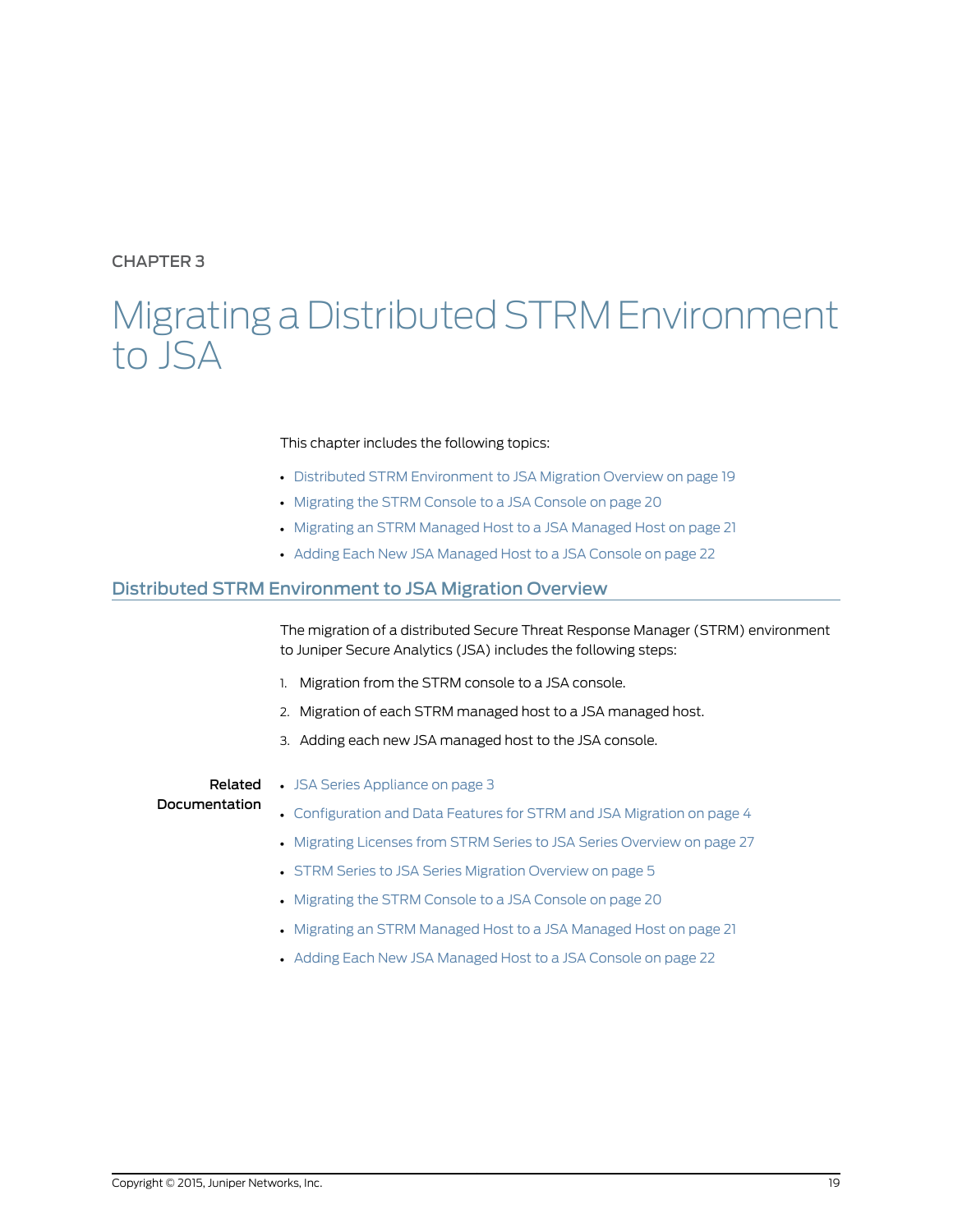# <span id="page-29-0"></span>Migrating the STRM Console to a JSA Console

<span id="page-29-1"></span>In a distributed Security Threat Response Manager (STRM) environment, managed hosts (distributed event or flow processors) gather and process event and flow data locally, and feed this information into the STRM console. You do not need to change the existing STRM distributed setup to prepare for the console migration. However, if any managed hosts have been added to the new Juniper Secure Analytics (JSA) console (which will be restored with the STRM backup), the managed hosts must be removed before the restoration process.

To migrate the STRM console to a JSA console:

- 1. If the JSA appliance has managed hosts defined:
	- a. On the JSA console, click the Admin tab to launch the Deployment Editor.
	- b. Click the System View tab.
	- c. Right-click each managed host, and select Remove host.



NOTE: The Remove host option is only available when the JSA appliance has a managed host connected to it.

- d. Click OK.
- e. On the Admin tab, select Advanced > Deploy Full Configuration.
- 2. For preparing the console, perform the steps as instructed in the following procedures:
	- a. Pre-Upgrade [Configuration](#page-15-0) Backup Process of Existing STRM Series Appliance on [page](#page-15-0) 6
	- b. [Upgrading](#page-16-0) an Existing STRM Appliance on page 7
	- c. Backing Up the STRM Appliance [Configuration](#page-18-0) While Running the Common Image on [page](#page-18-0) 9
	- d. Installing a JSA and a Virtual JSA [Appliance](#page-19-0) on page 10
	- e. [Reimaging](#page-20-0) JSA Series to the Common Image Using the Recovery Partition on [page](#page-20-0) 11
	- f. [Copying](#page-22-0) STRM Event and Flow Data to JSA on page 13
- 3. Follow the steps in "Restoring an STRM Backup to a JSA [Appliance"](#page-21-0) on page 12.

To successfully restore the STRM backup, you must select Deploy Full Configuration. You will be prompted to disable iptables on the old STRM managed hosts. You can ignore this prompt because the old managed hosts are being replaced with JSA managed hosts.

4. Once the restore process is complete, log in to the new JSA console.

Ignore the error messages on the dashboard if you receive any.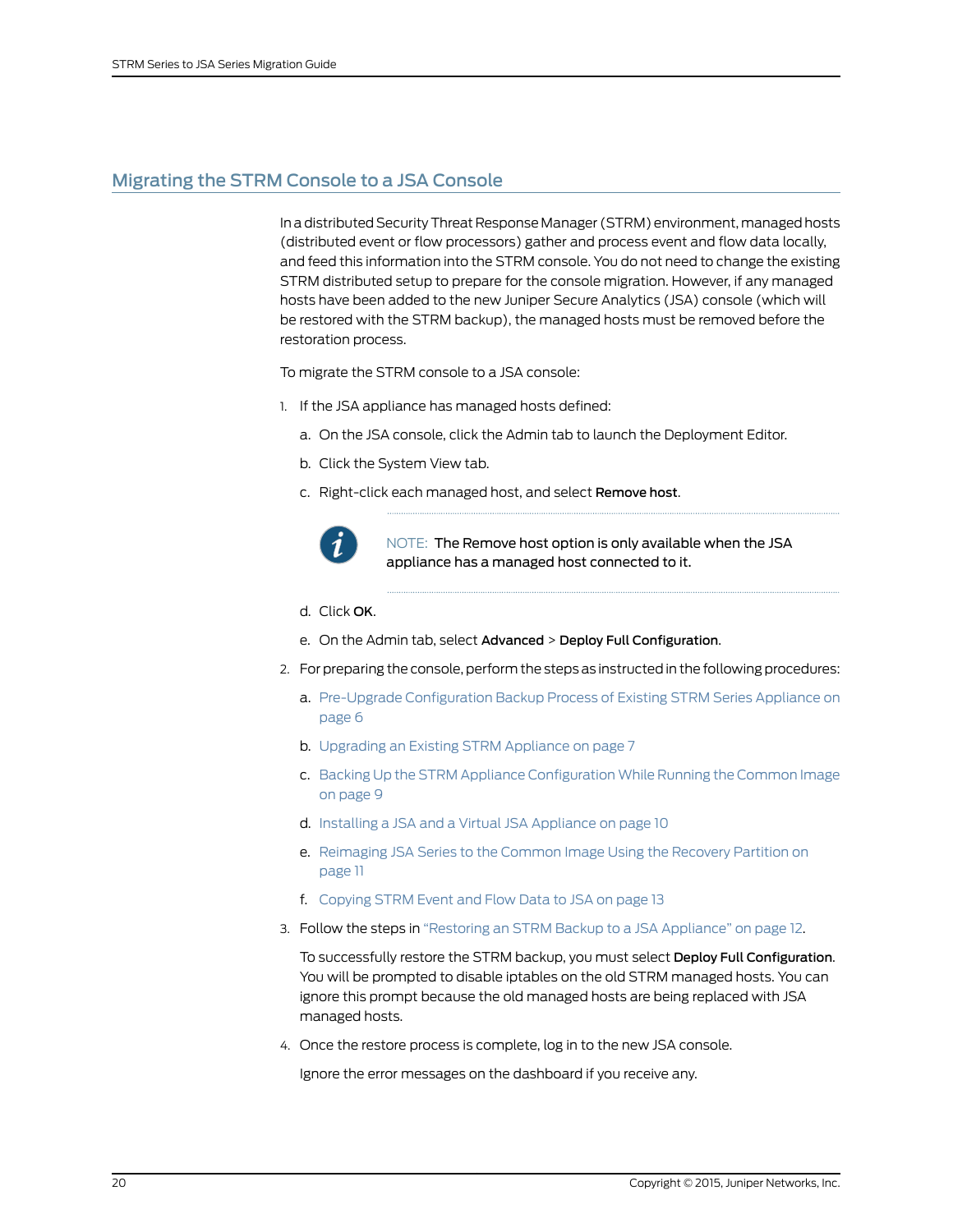

NOTE: Connections to the old STRM managed hosts are restored along with the configuration. These connections must be removed before you complete the configuration. Before removing each managed host, make a note of the processes assigned to that managed host. After adding corresponding new managed host, remove default processes added by the new host and then assign the corresponding old processes to the new managed host. These old processes should have a red outline as they are currently unassigned. We recommend you to migrate managed hosts one at a time.

To disconnect each managed host:

- a. On the JSA console, click the Admin tab to launch the Deployment Editor.
- b. Click the System View tab.
- c. Right-click each managed host, and select Remove host.



NOTE: This option is available only when the JSA appliance is connected to a managed host.

- d. Click OK, and then save and close the Deployment Editor.
- e. On the Admin tab, select Advanced > Deploy Full Configuration.
- 6. Follow the steps in "Running Automatic Updates on the JSA [Appliance"](#page-23-0) on page 14 to complete the configuration of the new JSA console.

### Related Documentation

- [Configuration](#page-13-0) and Data Features for STRM and JSA Migration on page 4
- Migrating Licenses from STRM Series to JSA Series [Overview](#page-36-1) on page 27
- STRM Series to JSA Series [Migration](#page-14-1) Overview on page 5
- Installing a JSA and a Virtual JSA [Appliance](#page-19-0) on page 10
- Distributed STRM [Environment](#page-28-1) to JSA Migration Overview on page 19
- Migrating an STRM [Managed](#page-30-0) Host to a JSA Managed Host on page 21
- <span id="page-30-1"></span>• Adding Each New JSA [Managed](#page-31-0) Host to a JSA Console on page 22

## <span id="page-30-0"></span>Migrating an STRM Managed Host to a JSA Managed Host

It is not necessary to restore the configuration of each Security Threat Response Manager (STRM) managed host to Juniper Secure Analytics (JSA). However, the event and flow data on the STRM managed host can optionally be migrated to the JSA managed host.

To migrate each STRM managed host to a JSA managed host:

1. Follow the steps in "Installing a JSA and a Virtual JSA [Appliance"](#page-19-0) on page 10.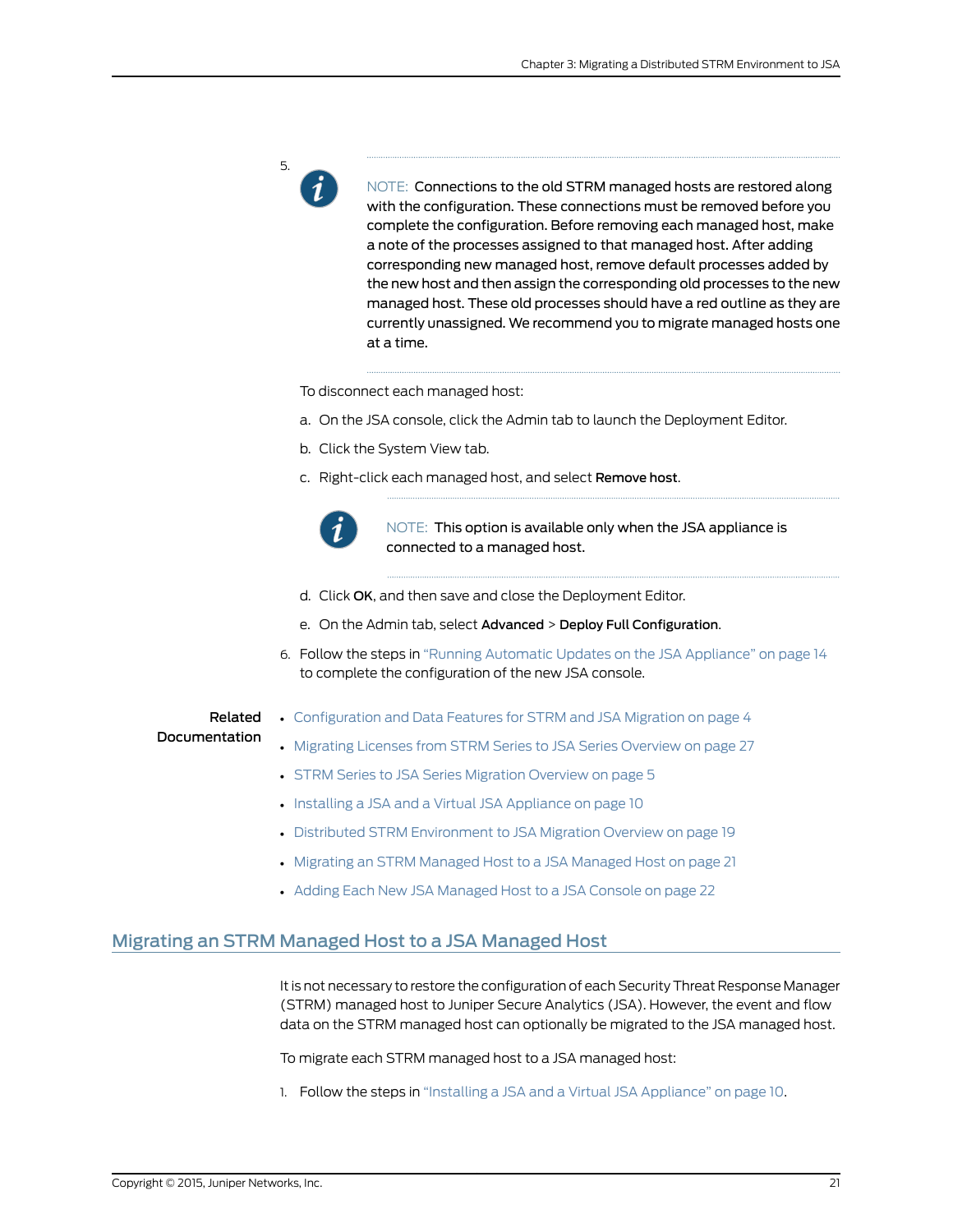- 2. If necessary, follow the steps in ["Reimaging](#page-20-0) JSA Series to the Common Image Using the Recovery [Partition"](#page-20-0) on page 11.
- 3. Follow the steps in ["Copying](#page-22-0) STRM Event and Flow Data to JSA" on page 13.

# Related

• [Configuration](#page-13-0) and Data Features for STRM and JSA Migration on page 4

#### Documentation • Migrating Licenses from STRM Series to JSA Series [Overview](#page-36-1) on page 27

- STRM Series to JSA Series [Migration](#page-14-1) Overview on page 5
- Installing a JSA and a Virtual JSA [Appliance](#page-19-0) on page 10
- Distributed STRM [Environment](#page-28-1) to JSA Migration Overview on page 19
- [Migrating](#page-29-0) the STRM Console to a JSA Console on page 20
- <span id="page-31-1"></span>• Adding Each New JSA [Managed](#page-31-0) Host to a JSA Console on page 22

# <span id="page-31-0"></span>Adding Each New JSA Managed Host to a JSA Console

After the successful migration of console and all managed hosts to Juniper Secure Analytics (JSA), you can connect the managed hosts to the new JSA console.

To add the JSA managed hosts to the JSA console:

- 1. On the JSA console, click the Admin tab to launch the Deployment Editor.
- 2. Click the System View tab.
- 3. From the menu, select Actions > Add a Managed Host.
- 4. Click Next.
- 5. Enter the values for the following parameters:
	- Enter the IP of the server or appliance to add-Type the IP address of the host you want to add to your system view.
	- Enter the root password of the host—Type the root password for the host.
	- Confirm the root password of the host—Type the password again.
	- Host is NATed—Select the check box to use an existing Network Address Translation (NAT) on this managed host.
	- Enable Encryption—Select the check box to create an SSH encryption tunnel for the managed host.
	- Enable Compression—Select the check box to enable data compression to the managed hosts.
- 6. Click Next.
- 7. If you select the Host is NATed check box, the Configure NAT Settings page is displayed. Otherwise, continue to Step [9.](#page-32-0)
- 8. To configure NAT settings, enter the values for the following parameters: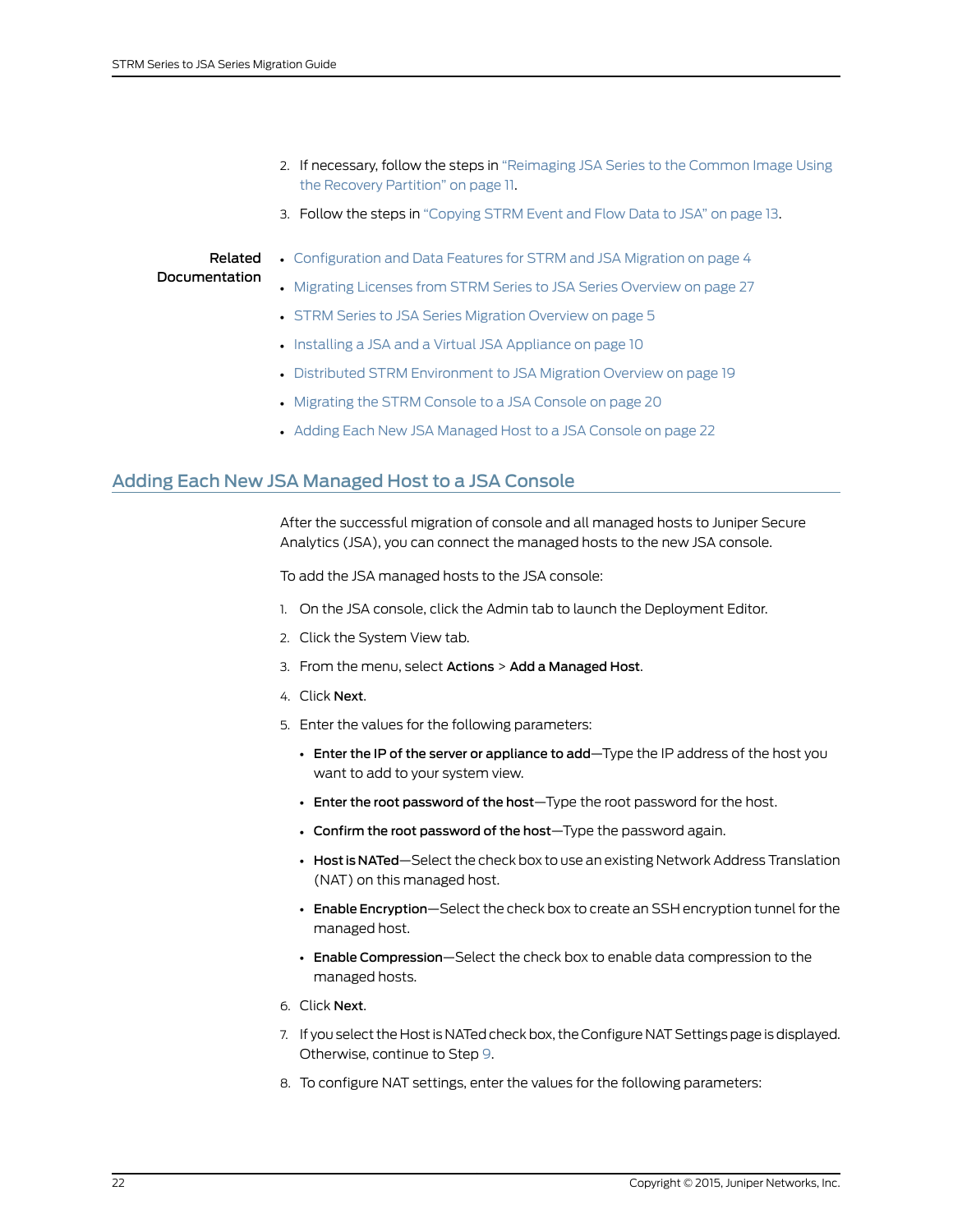- a. Enter public IP of the server or appliance to add—Type the public IP address of the managed host. The managed host uses this IP address to communicate with other managed hosts in different networks using NAT.
- b. Select NATed network—From the list box, select the network you want this managed host to use:
	- a. If the managed host is on the same subnet as the console, select the console of the NATed network.
	- b. If the managed host is not on the same subnet as the console, select the managed host of the NATed network.
	- c. Click Next.
	- d. Click Finish.
- <span id="page-32-0"></span>9. Click Finish.
- 10. After adding corresponding new managed host, remove default processes added by the new host and then assign the corresponding old processes to the new managed host. These old processes should have a red outline as they are currently unassigned.
- 11. From the menu, select File > Save and Close.
- 12. On the Admin tab, select Advanced > Deploy Full Configuration.

### Related Documentation

- [Configuration](#page-13-0) and Data Features for STRM and JSA Migration on page 4
- Migrating Licenses from STRM Series to JSA Series [Overview](#page-36-1) on page 27
- STRM Series to JSA Series [Migration](#page-14-1) Overview on page 5
- Installing a JSA and a Virtual JSA [Appliance](#page-19-0) on page 10
- Distributed STRM [Environment](#page-28-1) to JSA Migration Overview on page 19
- [Migrating](#page-29-0) the STRM Console to a JSA Console on page 20
- Migrating an STRM [Managed](#page-30-0) Host to a JSA Managed Host on page 21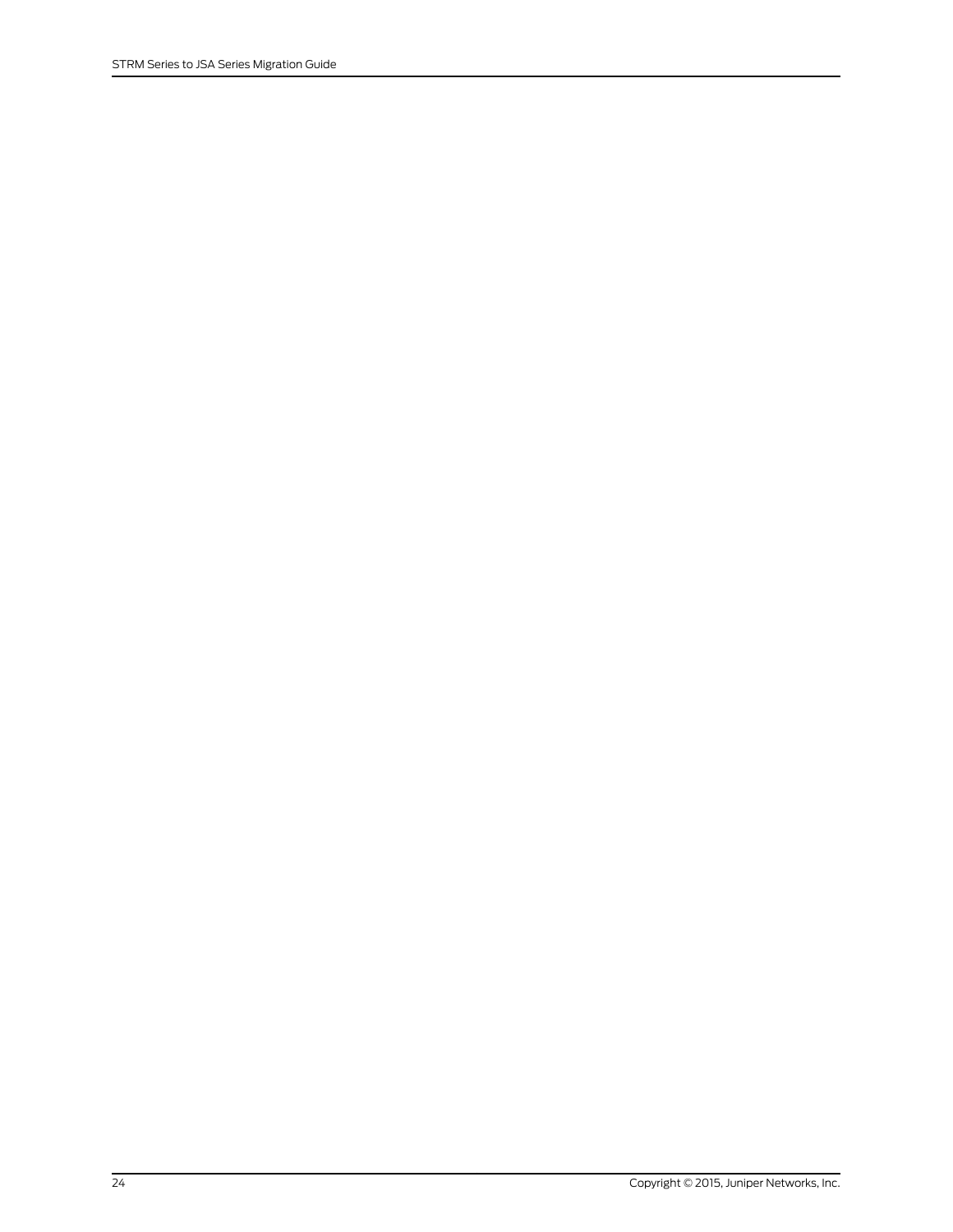<span id="page-34-0"></span>PART 3

# STRM Series to JSA Series License Migration

• [Migrating](#page-36-0) Licenses from STRM Series to JSA Series on [page](#page-36-0) 27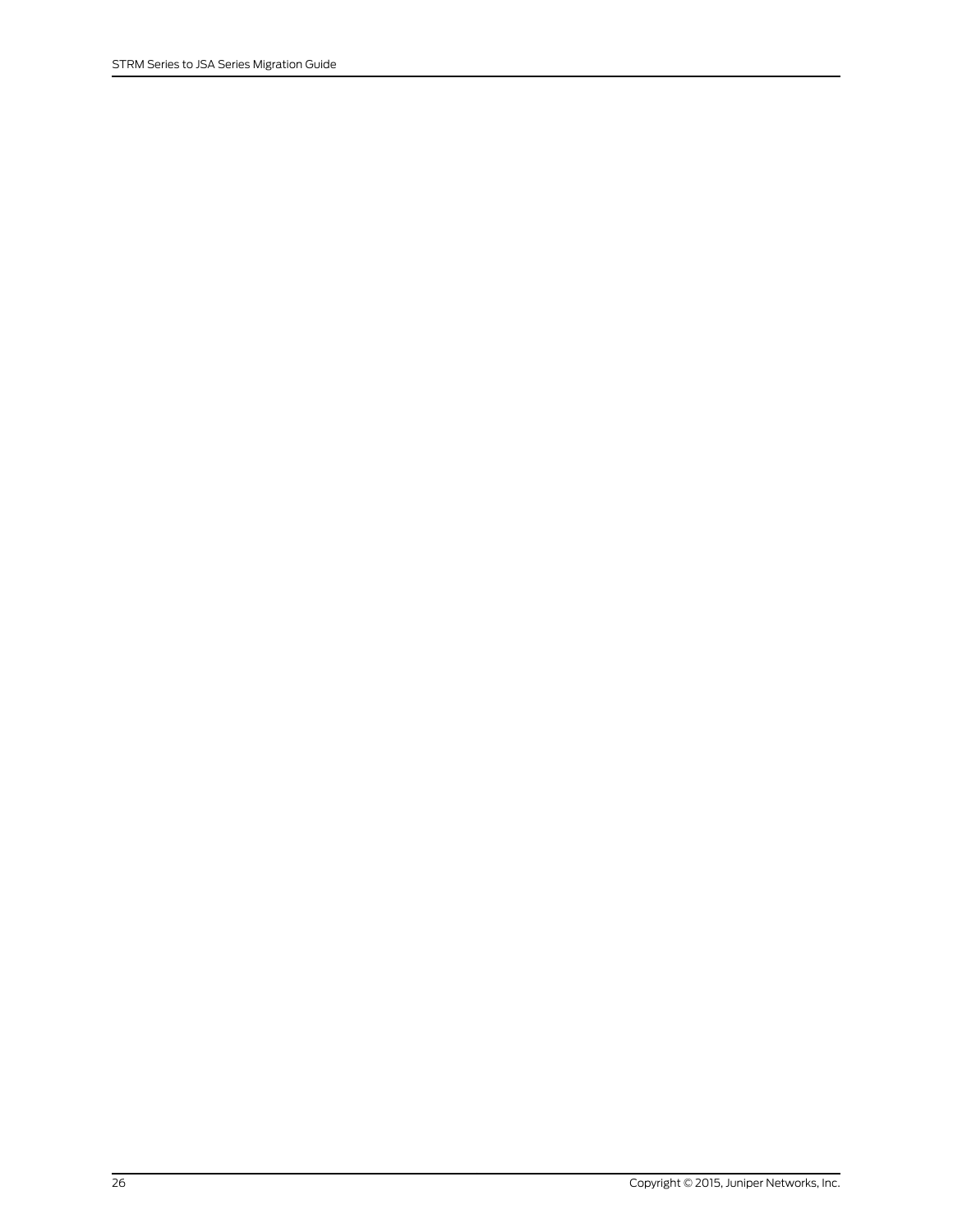<span id="page-36-0"></span>CHAPTER 4

# Migrating Licenses from STRM Series to JSA Series

### This chapter includes the following topics:

- Migrating Licenses from STRM Series to JSA Series [Overview](#page-36-1) on [page](#page-36-1) 27
- Obtaining the Serial Number of an STRM Series or a JSA Series [Appliance](#page-36-2) on [page](#page-36-2) 27
- <span id="page-36-4"></span>• STRM Series to JSA Series License Migration [Assistance](#page-37-0) on [page](#page-37-0) 28

### <span id="page-36-1"></span>Migrating Licenses from STRM Series to JSA Series Overview

Juniper Networks supports the migration of licenses from Security Threat Response Manager (STRM) Series to any of the Juniper Secure Analytics (JSA) Series appliances.

To migrate STRM licenses to JSA, you need to access License [Management](https://www.juniper.net/lcrs/license.do) System (LMS) or access LMS through the Juniper Customer Support Center (CSC). Formore information, see "STRM Series to JSA Series License Migration [Assistance"](#page-37-0) on page 28.

Juniper Networks also supports the migration of licenses from STRM Series to any of the JSA virtual appliances. To migrate from STRM Series to any of the JSA virtual appliances, you need to purchase the virtual appliance license.

#### Related Documentation • Obtaining the Serial Number of an STRM Series or a JSA Series [Appliance](#page-36-2) on page 27 • STRM Series to JSA Series License Migration [Assistance](#page-37-0) on page 28

- JSA Series [Appliance](#page-12-1) on page 3
- [Configuration](#page-13-0) and Data Features for STRM and JSA Migration on page 4
- STRM Series to JSA Series [Migration](#page-14-1) Overview on page 5
- <span id="page-36-3"></span>• Distributed STRM [Environment](#page-28-1) to JSA Migration Overview on page 19

## <span id="page-36-2"></span>Obtaining the Serial Number of an STRM Series or a JSA Series Appliance

The serial number for an STRM or a JSA appliance is a 16-digit number, for example, 0249032008000081. You can locate the serial number label on the back of the appliance.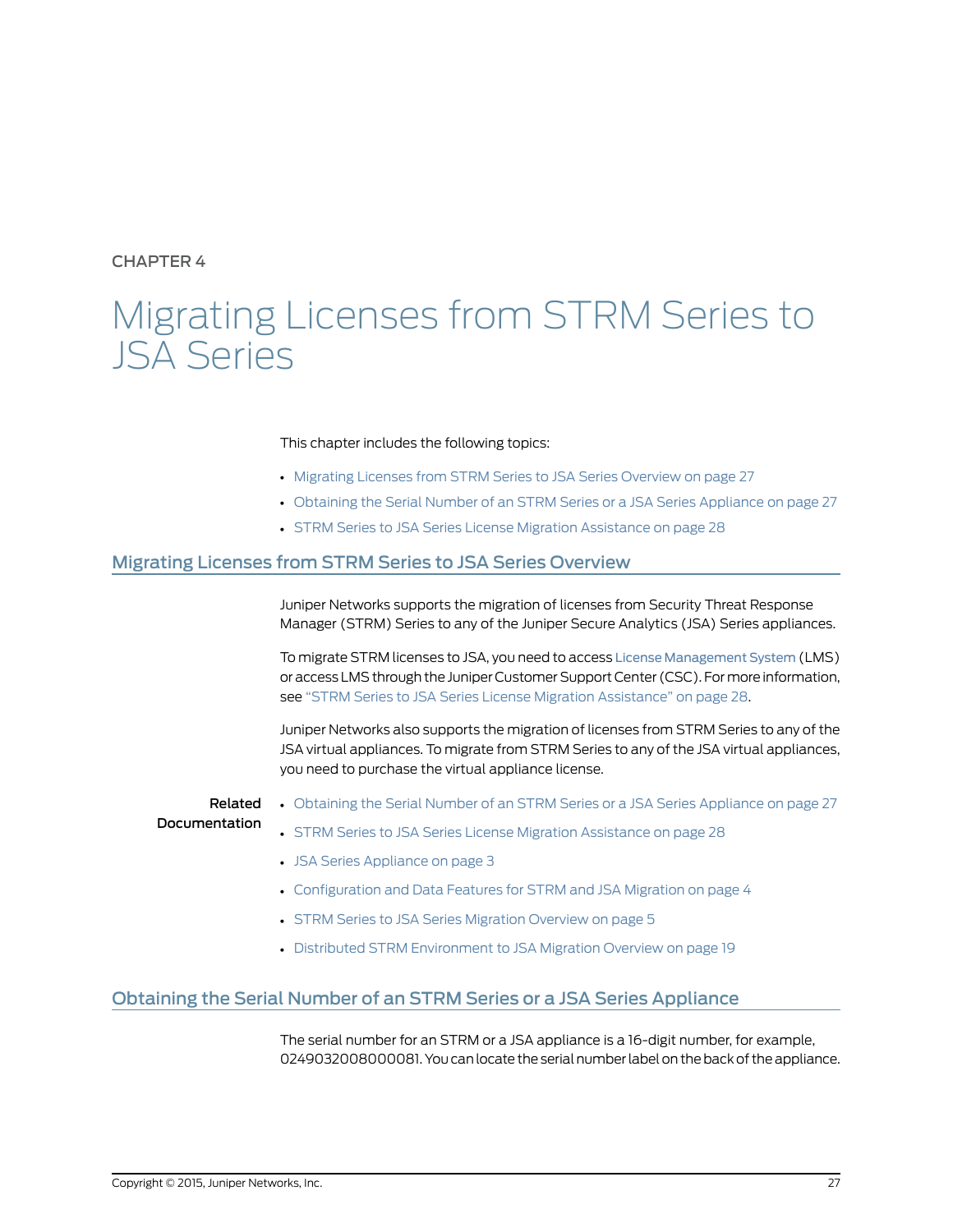To obtain the serial number of an STRM or a JSA appliance remotely:

- 1. Using SSH, log in to your STRM or JSA appliance as the root user.
- 2. Run the following dmidecode command to retrieve the serial number of the appliance: # dmidecode -s system-serial-number

#### Related Documentation

• Migrating Licenses from STRM Series to JSA Series [Overview](#page-36-1) on page 27

### • STRM Series to JSA Series License Migration [Assistance](#page-37-0) on page 28

- JSA Series [Appliance](#page-12-1) on page 3
- [Configuration](#page-13-0) and Data Features for STRM and JSA Migration on page 4
- STRM Series to JSA Series [Migration](#page-14-1) Overview on page 5
- <span id="page-37-2"></span>• Distributed STRM [Environment](#page-28-1) to JSA Migration Overview on page 19

## <span id="page-37-0"></span>STRM Series to JSA Series License Migration Assistance

To migrate Security Threat Response Manager (STRM) licenses to Juniper Secure Analytics (JSA):

- 1. Go to License Management System (LMS) or access LMS through the Juniper Customer Support Center (CSC).
- 2. Log in to LMS with your username and password.
- 3. Under Generate Licenses, select Secure Analytics (STRM) from the list and then click GO.
- 4. Select Secure Analytics (STRM) Appliance and then click Continue.
- 5. To transfer unlocking keys to a JSA appliance:
	- a. Click Transfer unlocking keys to Secure Analytics devices.
	- b. Enter the serial number of the STRM appliance in Transfer From Serial Number and the serial number of the JSA appliance in Transfer To Serial Number.

After the availability of the software licenses to transfer is confirmed, LMS starts transferring the license and generates new unlocking keys.

- c. Go to Step [7.](#page-37-1)
- <span id="page-37-1"></span>6. To transfer unlocking keys to the multiple JSA appliances:
	- a. Click Transfer unlocking keys to Secure Analytics devices.
	- b. Click Transfer unlocking keys to multiple Secure Analytics devices to transfer license keys from multiple STRM appliances to JSA appliances, and then follow the instructions provided on the page.

LMS initiates the license transfer in the background. Once the license transfer is complete, you will receive an e-mail notification.

7. Click Review.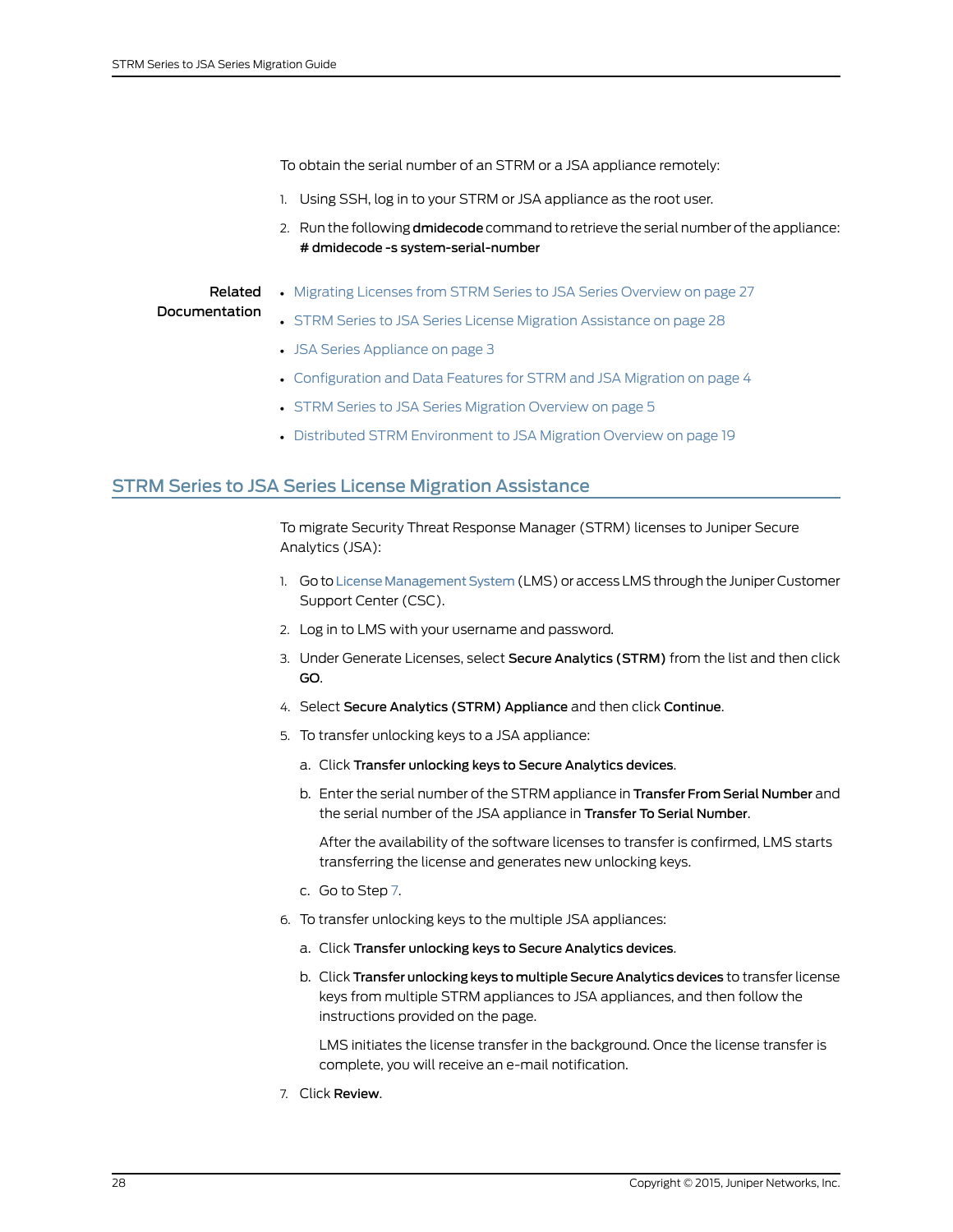8. Click Continue.



NOTE: If the JSA appliance has the capacity already, then the capacity/key is archived. A new key is generated for the JSA appliance with the transferred capacity.

- 9. To enter the new license keys in your Secure Analytics appliances:
	- a. Log in to the JSA WebUI.
	- b. Click the Admin tab.
	- c. On the navigation menu, click System Configuration.
	- d. Click System and License Management.
	- e. Select the host to which you want to apply the license.
	- f. Select Manage Licenses from the Actions list.
	- g. Click Choose File, and then browse for the required license file path.
	- h. Select the license file you want to upload.
	- i. Click Save.

The license key was updated successfully message appears.

j. After closing the License window, click Deploy License Changes.

# Related

• Migrating Licenses from STRM Series to JSA Series [Overview](#page-36-1) on page 27

### Documentation

- Obtaining the Serial Number of an STRM Series or a JSA Series [Appliance](#page-36-2) on page 27
- JSA Series [Appliance](#page-12-1) on page 3
- [Configuration](#page-13-0) and Data Features for STRM and JSA Migration on page 4
- STRM Series to JSA Series [Migration](#page-14-1) Overview on page 5
- Distributed STRM [Environment](#page-28-1) to JSA Migration Overview on page 19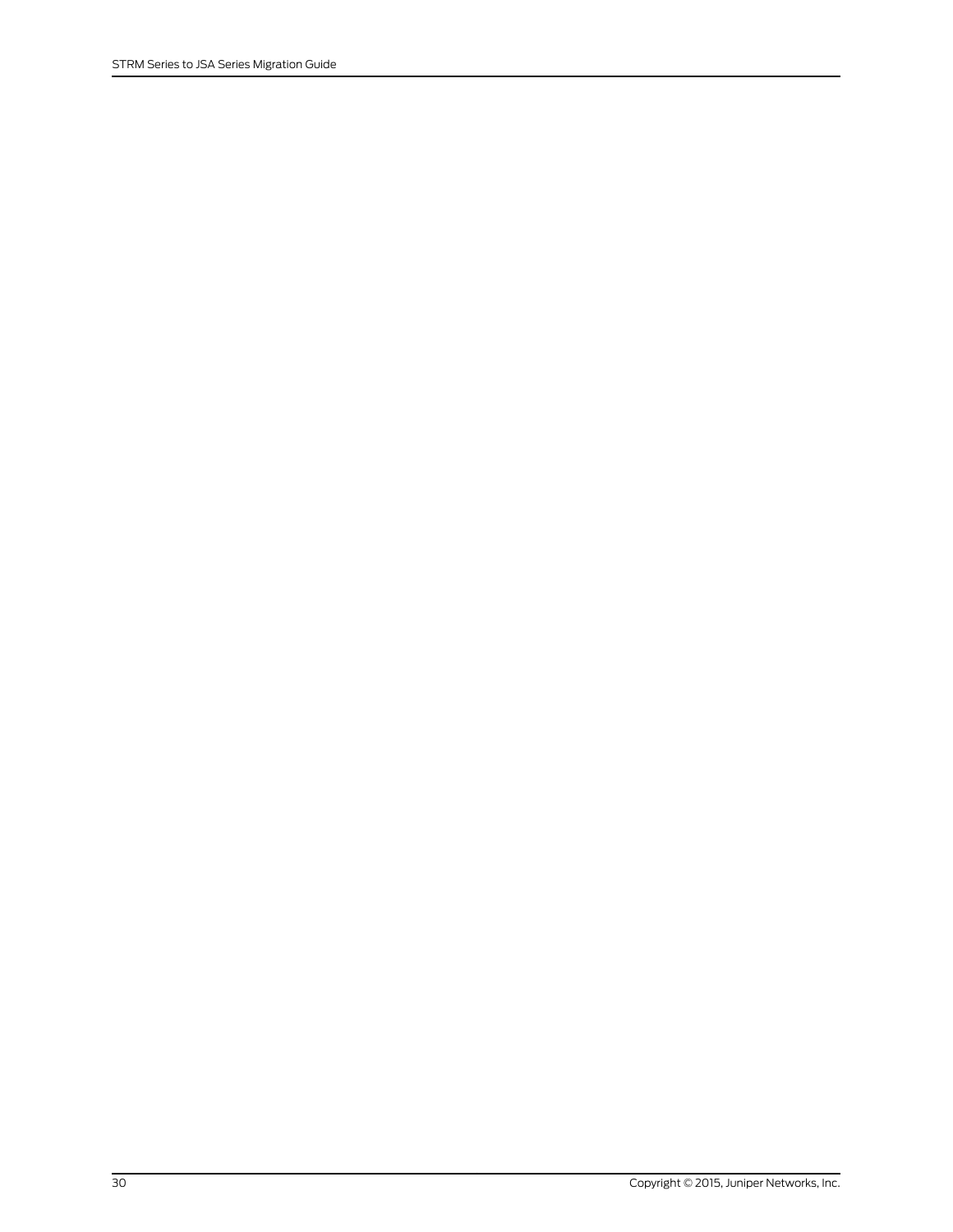<span id="page-40-0"></span>PART 4

# Index

• [Index](#page-42-0) on [page](#page-42-0) 33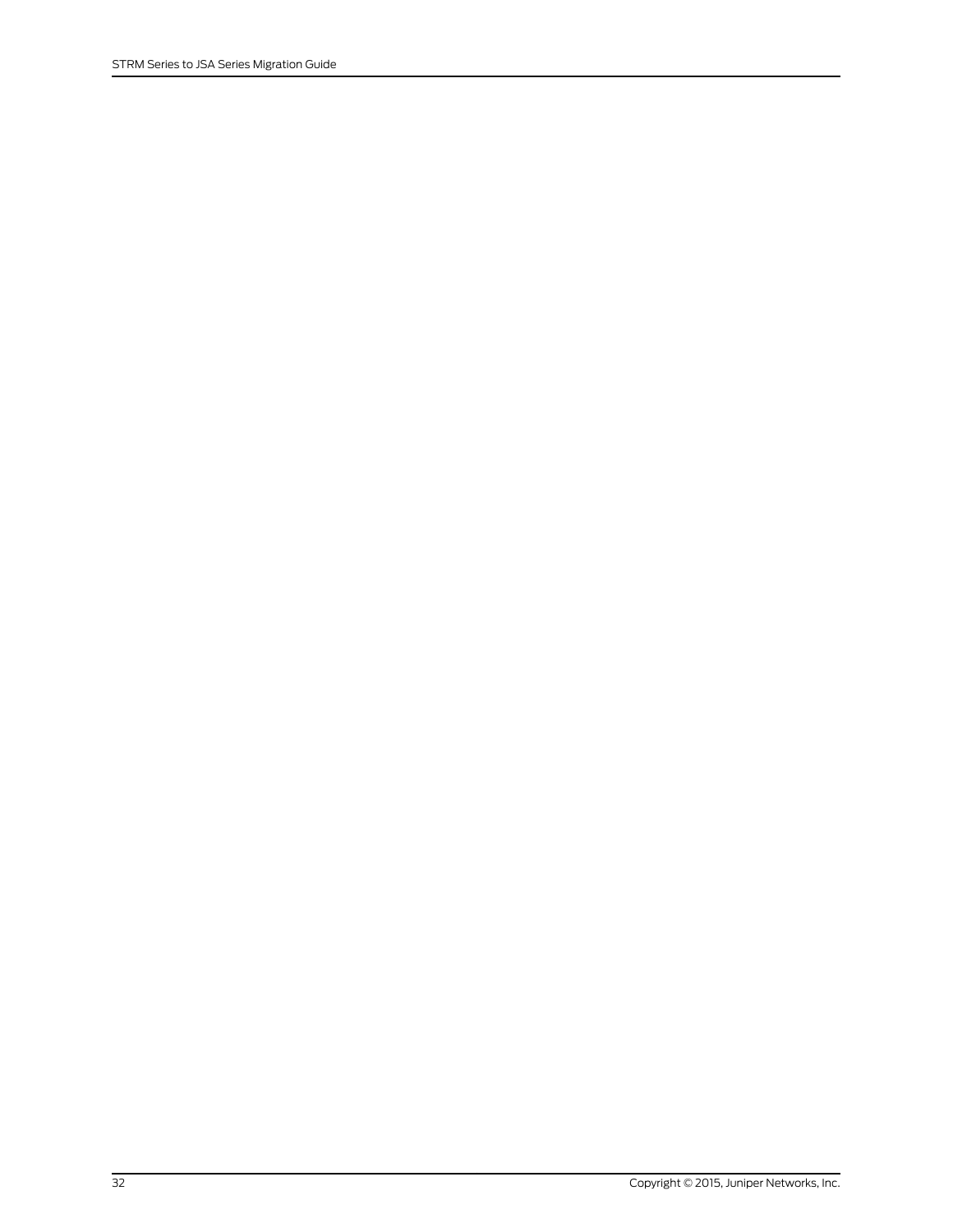# <span id="page-42-0"></span>Index

# Symbols

# A

| adding            |
|-------------------|
|                   |
| automatic updates |
|                   |

# B

| backup STRM appliance |  |
|-----------------------|--|
|                       |  |
|                       |  |
| brackets              |  |
|                       |  |
|                       |  |

# C

| configuration features |  |
|------------------------|--|
|                        |  |
|                        |  |
| conventions            |  |
|                        |  |
| copying                |  |
|                        |  |
|                        |  |
|                        |  |
|                        |  |

# D

| distributed STRM environment |  |
|------------------------------|--|
|                              |  |
| documentation                |  |
|                              |  |

# E

| event and flow data |  |
|---------------------|--|
|                     |  |
| existing STRM       |  |
|                     |  |
|                     |  |
|                     |  |

# F

# I

| installing   |  |
|--------------|--|
|              |  |
|              |  |
| introduction |  |
|              |  |

## J JSA

| copying event and flow data from STRM13      |  |
|----------------------------------------------|--|
|                                              |  |
| migrating from distributed STRM              |  |
|                                              |  |
|                                              |  |
| reimaging to common image using the recovery |  |
|                                              |  |
|                                              |  |
|                                              |  |
| JSA console                                  |  |
|                                              |  |
|                                              |  |
| JSA managed host                             |  |
|                                              |  |
| migrating from STRM managed host21           |  |
|                                              |  |

# L

| license migration            |  |
|------------------------------|--|
|                              |  |
| license migration assistance |  |
|                              |  |

# M

| manuals                                 |  |
|-----------------------------------------|--|
|                                         |  |
| migrating                               |  |
| distributed STRM environment to JSA     |  |
|                                         |  |
|                                         |  |
| STRM managed host to JSA managed host21 |  |